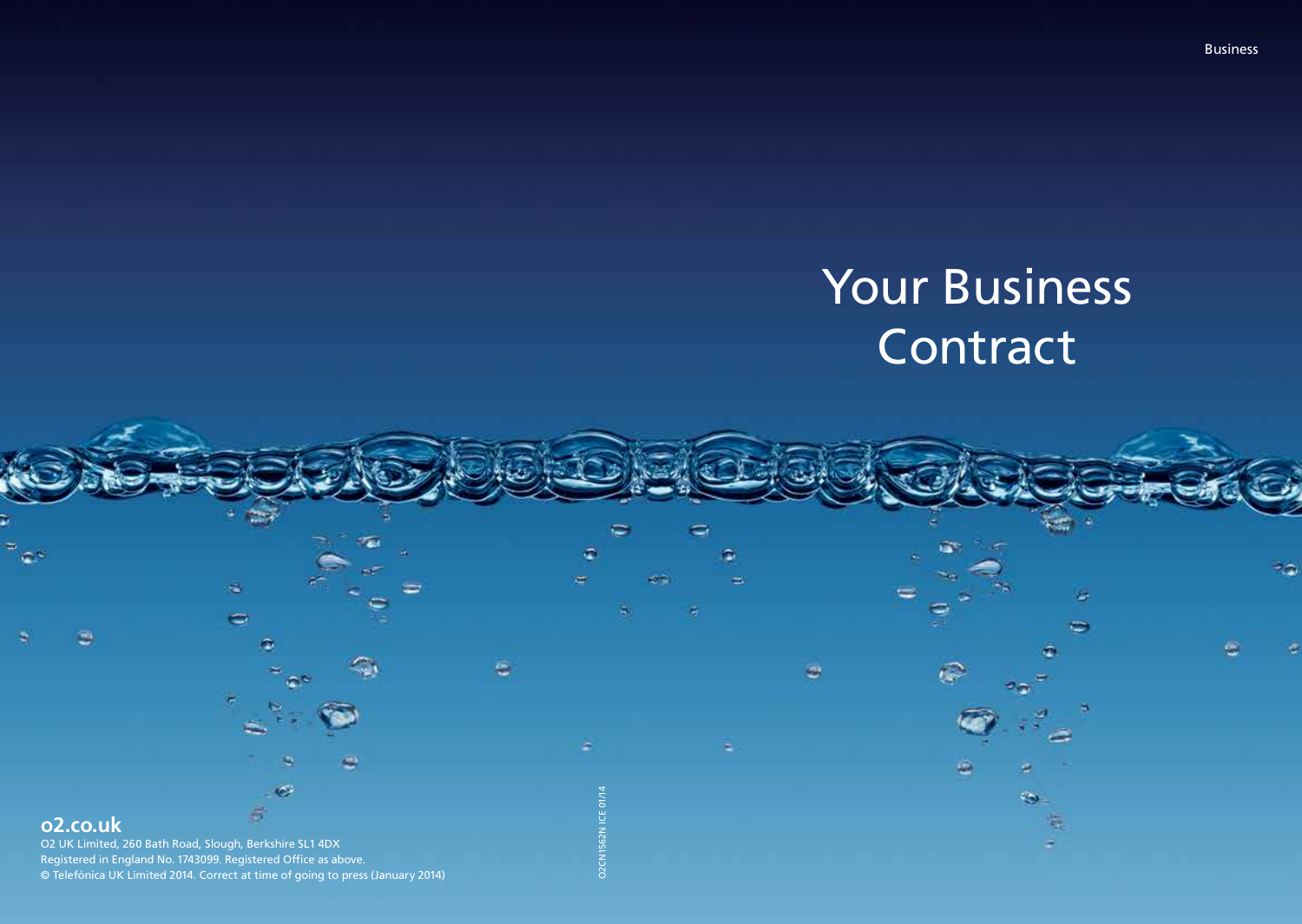## Business Contract

#### Structure of the Agreement

The sections of this Agreement that will apply to the Customer will depend on what the Customer has ordered from O2 as follows:

• the Commercial Schedule (provided separately) will always apply; • the General Conditions for Business Customers will always apply;

• the Mobile Equipment Terms will apply if the Customer has ordered Mobile Equipment directly from O2 (and not through one of O2's indirect partners). If the Customer has ordered mobile equipment through one of O2's indirect partners, the Mobile Equipment Terms will not apply, but the indirect partner

may have supplied the Customer with their own terms applying to the mobile equipment the Customer has purchased; • the Mobile Terms will apply if the Customer has ordered any of the Mobile Services, together with such Service Schedules relating to the particular Mobile Service(s) the Customer has ordered; and

• the Fixed Terms will apply to the Customer if the Customer has ordered any of the Fixed Services, together with such Service Schedule(s) relating to the particular Fixed Services the Customer has ordered.

## General conditions for business customers

#### 1 DEFINITIONS AND INTERPRETATION

1.1 In this Agreement, the following terms and expressions shall have the following meanings unless the context otherwise requires:

"Affiliate" means any undertaking which is a subsidiary undertaking or parent undertaking (including the ultimate parent undertaking) of the relevant party and any company which is a subsidiary undertaking of such parent undertaking (the terms subsidiary undertaking and parent undertaking company having the meanings set out in Section 1162 of the Companies Act 2006);

"Agreement" means this agreement between the Customer and O2 recorded in the documents described in clause 28 of these General Conditions;

"Charges" means the monies payable by the Customer to O2 under this Agreement, including Rental Charges, as set out in the Commercial Schedule, the relevant Service Schedule and the O2 Price List (as amended from time to time in accordance with the terms of this Agreement);

"Commencement Date" means the date upon which this Agreement has been signed by the Customer

"Commercial Schedule" means the document or documents entitled Commercial Schedule, which set out the Charges associated with a particular Service, all of which shall form part of this Agreement;

"Confidential Information" means proprietary information and/or any information obtained from the party in connection with this Agreement (including for the avoidance of doubt details of the Customer's employees) which is: (i) reasonably identified by either party as commercially sensitive or confidential; (ii) obviously confidential in nature; or (iii) given in circumstances giving rise to an obligation of confidence;

"Customer" has the meaning set out in front of this Agreement in the section entitled "Your Agreement";

"Customer Employee" means any employee, consultant, agent or subcontractor (or an employee or consultant thereof) engaged or employed by the Customer or any Third Party to provide a Service or services similar to a Service or any part of a Service;

"Customer Request Form" means a document which can be submitted electronically or manually by a Customer to O2 containing the detailed information necessary to fulfil a Customer's order for Services, in the form notified by O2 to the Customer from time to time;

"Customer Service Charter" means O2's standard customer service charter as amended by O2 from time to time and which is non-binding;

"Employee Liability Information" shall have the meaning ascribed to it in the TUPE Regulations, as amended from time to time;

"End User Licensed Software" means any software, the licence terms of which are governed by a separate agreement with the licensor of such software, typically by means of a "click wrap" or "shrink wrap" licence agreement;

"General Conditions" means this document entitled "General Conditions for Business Customers";

"Hardware" means hardware (including mobile phones) or equipment purchased by the Customer from O2 under this Agreement which may be used in the provision of the Services, as detailed in the Commercial Schedule, quotation, order form or other document agreed between the parties from time to time;

"Incident" means any reported event which is not part of the standard operation of a Service and which causes disruption to or a reduction in the quality of such Service;

"Internet" means the global data network comprising interconnected networks using the TCP/IP protocol suite;

Telefónica Business Customer Contract – 23 January 2014 Telefónica Business Customer Contract – 23 January 2014

"Minimum Holding" means the means the minimum number of instances of a Service (e.g. lines) which must remain connected to a particular Service as specified in the Commercial Schedule or Service Schedule;

"Minimum Holding Charge" means, in relation to a particular Service, the Charges payable for that Service for a failure to reach and maintain the Minimum Holding(s), as specified in the Commercial Schedule;

"Minimum Holding Period" Means, in relation to a particular Service, the number of months from the Service Commencement Date within which the Customer is required to connect the Minimum Holding(s), as specified in the Commercial Schedule or Service Schedule;

"Minimum Period" means the minimum number of months a particular Service or instance of a Service must be in operation for which, unless specified otherwise in any Terms, a Service Schedule or the Commercial Schedule, shall be 12 months from the Service Commencement Date;

"Minimum Spend" means the minimum total expenditure which must be incurred by the Customer prior to the expiry of the Minimum Term, in relation to all or a particular Service or Services, as set out in the Commercial Schedule(s) or Service Schedule, and excludes any Hardware, equipment Charges or other line items, unless specified in the Commercial Schedule;

"Minimum Term" means the initial period of this Agreement as specified in the Commercial Schedule and if not specified shall be the period from the Commencement Date until the expiry of the last Minimum Period;

"Network" means the O2 network and the network of any Third Party used by O2 to supply the Services, as applicable;

"O2" means Telefonica UK Limited as set out in front of this Agreement in the section entitled "Your Agreement":

"O2 Employee" means any employee or other staff of O2 or an O2 Affiliate or any employee or other staff of any direct or indirect sub-contractor or supplier of O2 or an O2 Affiliate who provides the Services on behalf of O2;

"O2 Equipment" means equipment which is owned by O2, an O2 Affiliate or its suppliers and provided to the Customer to be used in connection with the Services (which for the avoidance of doubt includes Software but excludes Hardware and also includes all other items identified in this Agreement as "O2 Equipment");

"O2 Representative" means a representative of O2 and which includes a representative of O2's suppliers;

"O2 Price List" means the notes, descriptions and definitions of, criteria for use of, and the list of prices and charges which are charged to customers for Services, Hardware and/or use of O2 Equipment which may be amended by O2 from time to time. The O2 Price List is available at o2.co.uk;

"Rental Charge" means the monthly non-usage dependent part of the Charges for the Services, as specified in the Commercial Schedule;

"Replacement Services" means all or part of the Services or services substantially similar to all or part of the Services which are provided by an entity other than O2 following the termination of this Agreement (or the relevant part of this Agreement) or the termination of any or all of the Services;

"RPI Change" means an increase or a decrease as described in paragraph 5.6; "RPI Rate" means the "RPI Percentage change over 12 months: monthly rate" announced by the Office for National Statistics in January 2014 or thereafter announced in the February preceding an RPI Change;

"Service(s)" means the service(s) identified in the Commercial Schedule(s) and provided by O2 to the Customer as such service(s) are described in the Terms, Service Schedules and/or Commercial Schedule as applicable and any other services agreed by the parties from time to time;

"Service Commencement Date" in respect of a Service or a particular instance of a Service means the date on which that particular Service or particular instance of a Service is first provided to the Customer, or as otherwise explicitly set out in this Agreement

"Services Provider" means O2 or a O2 Affiliate or any direct or indirect supplier or direct or indirect subcontractor of O2 or a O2 Affiliate;

"Service Schedule" means the document entitled "Service Schedule" containing additional terms relating to a particular Service which schedule shall form part of this Agreement;

"Site" means (where applicable) a physical location at which any O2 Equipment or Hardware shall be located and/or at or to which a Service shall be provided;

"Software" means any software, excluding End User Licensed Software, supplied to the Customer by O2 under this Agreement and includes all other software identified in this Agreement as "Software";

"Solution Build Document" and "SBD" means a design document produced by O2 and agreed between the parties, which describes particular Services in a greater level of detail, as further described in the relevant Service Schedule;

"Successor Supplier" means any entity (including the Customer where relevant) which provides the Replacement Services;

"Target Delivery Date" in respect of a Service means the date for the commencement of the provision of the relevant Service as specified by O2;

"Termination Fee" in respect of a Service, means the termination fee set out in the Commercial Schedule, and if not otherwise specified, means: the monthly Rental Charge for each instance of a Service multiplied by the remaining number of part or whole months in the Minimum Period for each instance of that Service; and the Minimum Holding Charge; and any shortfall between the actual Charges paid by the Customer and the Minimum Spend;

"Term" means the term of this Agreement as set out in clause 2.1 of these General Conditions;

"Terms" means documents entitled "Terms" containing additional terms relating to particular Services or equipment which shall form part of this Agreement;

"Third Party" means a person other than O2 or the Customer;

"TUPE Regulations" means the Transfer of Undertakings (Protection of Employment) Regulations 2006 (as amended, re-enacted or extended from time to time);

"User" means Customer Employees, subcontractors, agents or anyone else who is permitted by the Customer to use the Service; and

"Working Day" means Monday to Friday (excluding UK bank and public holidays).

1.2 The headings in this Agreement are for ease of reference only and shall not affect its construction.

1.3 References in this Agreement to any statute or statutory instrument shall include any re enactment, modifications or amendments thereto for the time being in force.

1.4 References to clauses, sub-clauses, paragraphs, Terms and Service Schedules refer, unless otherwise stated, to clauses and sub-clauses of, and schedules to, this Agreement, and paragraphs to the Service Schedules.

1.5 Unless the context otherwise requires, the singular shall include the plural and vice versa.

1.6 Any obligation (including an obligation to "procure" or "ensure") assumed by an obligor under this Agreement takes effect as a primary obligation.

1.7 References in this Agreement to a Service shall include any instance of such Service as applicable (for example, reference to a landline Service shall include both all landline Services provided to the Customer and/or each individual landline, as the context requires).

1.8 Where a term or acronym appears in capital letters and is not specifically defined in this Agreement it shall have its industry standard meaning as would be reasonably understood by a customer or supplier of telecommunications or information technology services.

#### 2 COMMENCEMENT AND TERM

This Agreement shall commence on the Commencement Date and shall continue for the Minimum Term and thereafter until the last remaining Service is terminated in accordance with this Agreement.

#### 3 SUPPLY OF SERVICES AND/OR EQUIPMENT

3.1 In consideration of the Customer paying the Charges and fulfilling all of its commitments as set out in this Agreement, O2 shall supply the Services, Hardware and/or O2 Equipment as applicable in accordance with the terms of the Agreement

3.2 O2 shall commence supplying a Service on the relevant Service Commencement Date and shall supply those Services for the relevant Minimum Period and thereafter until terminated by either party in accordance with the provisions of this Agreement.

#### 4 O2 OBLIGATIONS

4.1 O2 will supply the Services with the reasonable skill and care of a competent telecommunications service provider.

4.2 O2 does not guarantee that the Services will be continuously available and/or fault-free. The Customer acknowledges that faults may occur from time to time, provided that any specific availability or service levels agreed between the parties or as set out in a Service Schedule will take precedence.

4.3 O2 will use reasonable endeavours to provide the Services subject to technical and commercial feasibility.

4.4 O2 shall be entitled to change the way it provides a Service, provided that any change to the way it provides such Service does not have a materially detrimental effect on the Customer.

4.5 O2 shall use reasonable endeavours to provide the Services and/or Hardware within any time periods and/or by any date indicated to the Customer, but all time periods and dates (including the Target Delivery Date) are estimates and

except where explicitly stated O2 shall have no liability for any failure to meet any date or perform any of its obligations within the time period indicated.

#### 5 THE CHARGES

5.1 The Charges for Services and equipment detailed in the Commercial Schedule(s) are available subject to the Customer fulfilling all of its commitments as set out in this Agreement, including but not limited to:

(a) paying the Charges in accordance with this Agreement; and

(b) achieving any applicable Minimum Spend, Minimum Holding and/or Minimum Period.

5.2 The Customer shall pay the Charges for:

(a) each Service (whether or not the Service is used by the Customer);

(b) where applicable, the O2 Equipment and/or Hardware; and

(c) any other products or services agreed between the parties from time to time, in accordance with this clause 5.

5.3 Most Charges are set out in the Commercial Schedule(s). Where a Charge is not set out in the Commercial Schedule, the Charge shall be:

(a) as set out in the O2 Price List at the time the O2 Equipment, Hardware, Service or other agreed product or service was supplied; or

(b) as notified to the Customer by O2 (including in a Service Schedule or SBD).

5.4 Usage based Charges shall be based upon data recorded by or on behalf of O2.

5.5 The Charges are exclusive of value added tax which will be charged at the prevailing rate.

5.6 In relation to Customers with 10 or fewer employees, O2 will increase or decrease monthly subscription charges during March 2014 and from 2015, and each year thereafter, during April, by the RPI Rate. O2 will publish the relevant RPI rate on its website as soon as it becomes available (an "RPI Change").

#### 6 INVOICING AND PAYMENT

without any deduction or set off.

Late payment

6.1 Unless otherwise agreed with the Customer, O2 may issue to the Customer on a monthly basis in relation to Services and on delivery in relation to Hardware one or more invoice(s) which shall set out the Charges due in accordance with this Agreement.

6.2 Unless otherwise stated in the Commercial Schedule, the Customer shall pay:

(a) monthly, quarterly or annually (as applicable) in advance for Rental Charges and other recurring Charges (including inclusive usage Charges); and

(b) monthly, quarterly or annually (as applicable) in arrears for usage (excluding inclusive usage Charges), connection and other non-recurring Charges.

6.3 O2 may, without prejudice to any other rights it may have, set off any liability of the Customer to O2 against any liability of O2 to the Customer.

6.4 If the parties agree that payments of the Charges to O2 are to be made by credit card and if payments of such Charges are not made on the due date, O2 is authorised to debit the Customer's nominated credit card company with all Charges due and payable to O2.

6.5 The Customer shall pay each invoice issued by O2 under this Agreement (including any invoice relating to Termination Fees) within 30 days of the date of invoice. 6.6 The Customer shall pay the Charges (including any Termination Fees) in full

6.7 Without prejudice to any other rights of O2, in the event of the Customer failing to pay any sums due to O2 on time or at all, notwithstanding notification by O2 of the overdue debt to the Customer, O2 shall be entitled to: (a) charge interest (both before and after any judgment) on amounts overdue from the Customer under this Agreement from the due date until the payment is actually made at the rate of 4% per annum over the base rate of The Bank Of

(b) suspend the provision of the relevant Service(s) with as much prior notice as O2 considers to be reasonably practicable, until such time as all payments due including all interest accrued has been paid and satisfied in full.

6.8 If O2 and the Customer agree in writing that O2 will issue individual invoices for certain Services for all or some of the Customer's Users, the Customer will ensure that each User pays O2 within 30 days of the invoice date either by direct debit or by continuous credit card authority. Such Users must update O2 with

6.9 To avoid doubt, the Customer remains liable to O2 for all Charges whether or not invoiced to Users in accordance with clause 6.7. If Users do not pay their

England for the time being during the relevant period; and

new credit card details should they change.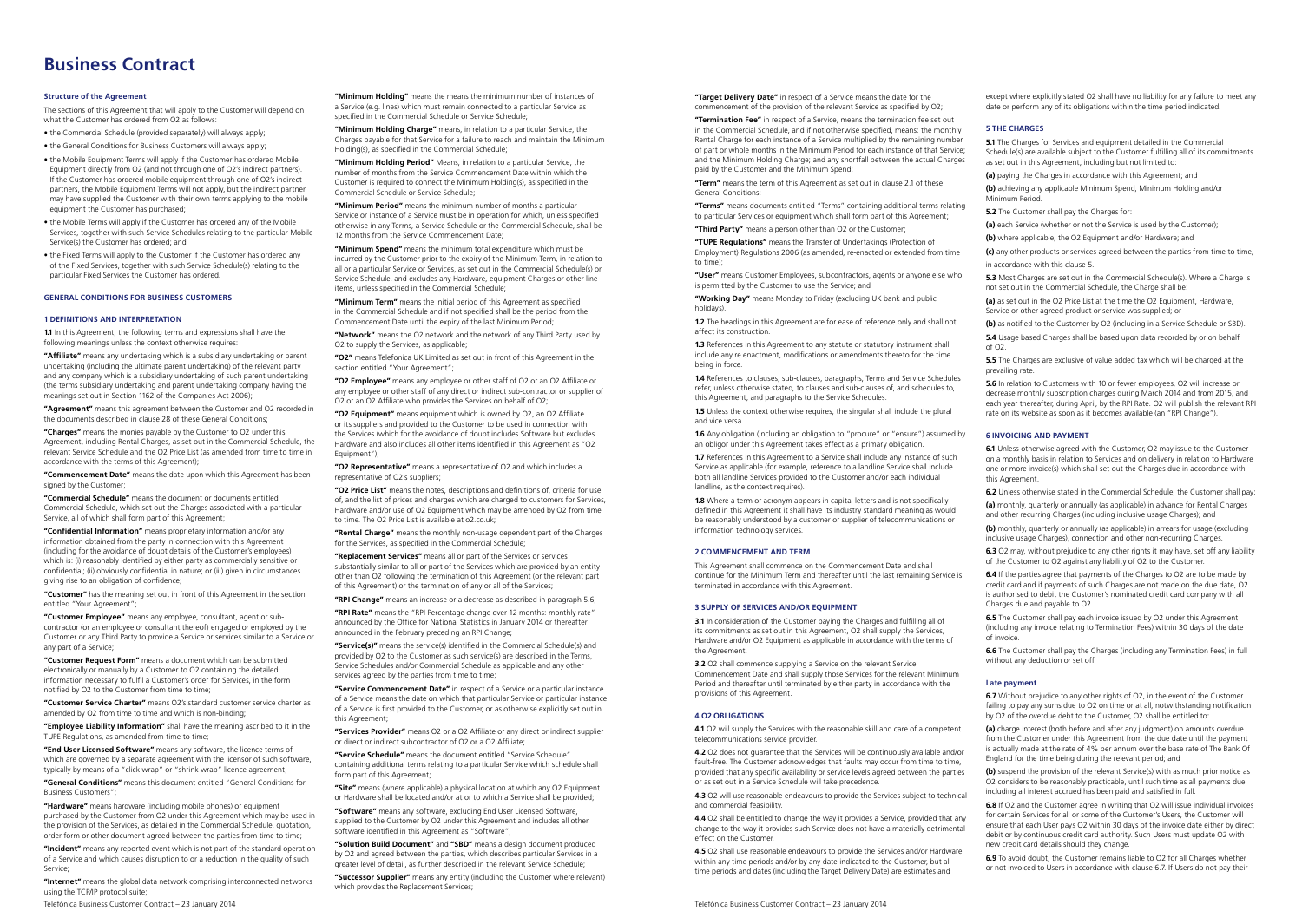individual invoices within 30 days of the invoice date, the Customer must pay them within 7 days thereafter.

6.10 If the Customer, in breach of clause 6.7, does not ensure that all Users pay by direct debit or by continuous credit card authority, O2 may charge the Customer for the additional cost of processing non-electronic payments from Users.

#### Credit security

6.11 Prior to O2's acceptance of a Customer's application for Services and/or following any credit check described in clause 30 of these General Conditions, O2 reserves the right to set a credit limit on the Charges that can be accrued under this Agreement and O2 can review any such credit limit at any time.

6.12 O2 may require from the Customer a deposit as security for payment of Charges. The Customer may request the return of any deposit paid at the expiry of each 12 month period after the deposit was taken but the decision to return any deposit prior to termination of the Agreement will be at the discretion of O2.

## 7 NEW SERVICES

#### New services on the terms of the O2 Price List

71 The Customer may request new services on the terms set out in the O2 Price List by placing a new service order under this Agreement. O2 shall be entitled to accept or reject a new service order. Once a new service order is accepted by O2:

(a) the new Service shall be deemed added to the Agreement (including for the avoidance of doubt, the terms of the O2 Price List applicable to the Service as well as any applicable Service Schedule(s)); and

(b) O2 shall supply to the Customer the Services requested in that new service order on the terms and conditions of this Agreement and any alternative terms appearing on or referred to in any other communication, (whether oral, in writing or by electronic means) by the Customer for the purpose of placing orders shall be ineffective.

## New services on bespoke terms

7.2 The Customer may request a new service at any time on terms other than those set out on the O2 Price List. In the event that O2 and the Customer agree the terms that would apply to such new services, those terms will be added to this Agreement by execution of a formal variation.

## 8 OTHER CUSTOMER OBLIGATIONS

8.1 The Customer shall and shall procure that Users (or anyone having access to the Services), shall:

(a) comply with any reasonable instructions (including health and safety, security, use of Network and fair usage policies) from O2 relating to the use of the Services, Hardware and/or O2 Equipment;

(b) not use the Services, Hardware and/or O2 Equipment in a manner which damages the reputation of O2 or O2's suppliers, is inconsistent with a reasonable customer's good faith use of the Services, Hardware and/or O2 Equipment (including spamming and the sending of unsolicited advertising or promotional material), and/or adversely affects the provision of the Services, Hardware and/or O2 Equipment to other customers;

(c) not use the Services, Hardware and/or O2 Equipment fraudulently or in connection with a criminal offence;

(d) not use the Services Hardware and/or O2 Equipment in a way that contravenes any Third Party's rights or licence, code of practice, instructions or guidelines issued by a relevant regulatory authority;

(e) hold and will continue to hold any licences, consents and/or notifications required under any applicable legislation, regulation and/or administrative order to receive and use the Services, Hardware and/or O2 Equipment;

(f) notify O2 of any methods of doing business which may affect the Customer's use of the Services, Hardware and/or O2 Equipment or the Customer's ability to comply with the terms of this Agreement; and

(g) comply with all applicable laws and regulatory provisions.

8.2 Subject to clause 10 of these General Conditions, the Customer agrees that it is procuring the Services solely for its own use and that it will not re-sell or otherwise act as any form of distributor in respect of the Services.

8.3 The Customer shall provide O2 with any and all information and/or assistance that O2 may require in order to perform the Services. The Customer shall ensure the information is complete and accurate. O2 shall not be responsible for any failure and/or delay to provide the Services if such failure and/or delay is a result of the Customer's failure to provide O2 with the required information and/or assistance. The Customer shall reimburse O2 for any administrative charges that it incurs as a result of information that it receives in accordance with this clause 8.3 that is incomplete or inaccurate.

8.4 The Customer shall notify O2 immediately (and confirm in writing) on becoming aware that any person is making improper or illegal use of the Services.

8.5 The Customer agrees and acknowledges that O2 and/or a supplier of O2 may monitor and record calls or other communications including in relation to O2's customer services.

8.6 The Customer acknowledges that some of the Services enable access to the Internet and that use of the Internet is solely at the Customer's risk and subject to all applicable laws. O2 has no responsibility for any information, software, services, goods or other materials obtained by the Customer using the Internet.

8.7 The Customer warrants to O2 that it will take all reasonable steps (including testing with up-to-date commercially available virus detection software) to ensure that any software used with or in connection with the Services that is not provided by O2 under this Agreement is not infected by viruses and/or logic bombs, worms, trojan horses and any other types of disruptive, destructive or nuisance programs.

## 9 ANTI-BRIBERY AND CORRUPTION

9.1 In addition to and without prejudice to clause 8.1(g) of these General Conditions, O2 and the Customer each agree and undertake to the other that in connection with this Agreement and the transactions contemplated by this Agreement, they will each respectively comply with all applicable laws, rules, regulations of the United Kingdom relating to anti-bribery and anti-money laundering.

9.2 In the event that 02 or the Customer (as applicable) (the "Enquirer") has any basis for a good faith belief that the other party may not be in compliance with the undertakings and/or requirements set out in clause 9.1 of these General Conditions, the Enquirer shall advise the other party in writing and the other party shall co-operate fully with any and all enquiries undertaken by or on behalf of the Enquirer in connection therewith, including by making available the other party's relevant personnel and supporting documents if reasonably deemed necessary by the Enquirer.

9.3 Any breach by a party of this clause 9 of these General Conditions shall be deemed to be a material breach of this Agreement not capable of remedy for the purposes of clause 13.6(a) of these General Conditions.

#### 10 CUSTOMER AFFILIATES

10.1 O2 acknowledges that the Customer may permit a Customer Affiliate to use the Services, Hardware and O2 Equipment supplied by O2 to the Customer under this Agreement. The Customer will procure that its Affiliates and all Users are aware of and comply with the terms of this Agreement. The Customer shall be liable to O2 for any and all:

(a) claims, losses and expenses suffered or incurred by O2 as a result of a breach of a term of this Agreement resulting from a User's use of the Services, Hardware and/or O2 Equipment; and

(b) losses, costs and expenses resulting from any claims against O2 made by any of the Customer's Affiliates or Users (or any other Third Party whom the Customer has permitted to use a Service, Hardware and/or O2 Equipment) to the extent that such claims exceed the financial caps and other limitations on liability as set out in this Agreement.

The foregoing liabilities shall remain in full force and effect notwithstanding any termination of this Agreement.

#### 11 VARIATIONS TO THE AGREEMENT

11.1 O2 reserves the right from time to time to vary the Agreement explicitly stated in this Agreement, including as follows:

(a) Subject to clause 5.3(a) of these General Conditions, O2 shall be entitled to vary the Customer Service Charter and/or the O2 Price List (including the prices set out in the O2 Price List). Such variations shall be published at o2.co.uk at least 28 days before such changes come into effect or, where the variation arises due to changes imposed by Third Party manufacturers, Third Party suppliers or a regulatory body, as much notice as is reasonably practicable; and

(b) O2 shall be entitled to vary the provisions of this Agreement (including for the avoidance of doubt, the Charges). O2 will provide to the Customer 28 days notice in writing of any such variation or, where the variation arises due to changes imposed by Third Party manufacturers, Third Party suppliers or a regulatory body, as much notice as is reasonably practicable.

## 12 SUSPENSION

#### Planned Outages

12.1 O2 may, from time to time, upon reasonable notice where practicable, suspend the Services during any modification or maintenance of the Network and, unless specifically agreed with the Customer, shall have no liability in relation to such suspension.

#### Unplanned Outages

12.2 O2 may, from time to time and without notice or liability to the Customer, suspend the Services during any technical failure of the Network because of an emergency or upon instruction by emergency services or any government or appropriate authority or for the Customer's or Users' own security.

12.3 O2 shall use reasonable endeavours to restore the Services suspended in accordance with clause 12.1 of these General Conditions as soon as reasonably practicable.

Telefónica Business Customer Contract – 23 January 2014 Telefónica Business Customer Contract – 23 January 2014

12.4 The Customer shall remain liable for all Charges levied in accordance with this Agreement during any period of suspension arising from the circumstances described in clause 12.1 of these General Conditions.

## Actions of the Customer

12.5 O2 may, without prejudice to its other rights hereunder, suspend or disconnect the Services without notice in any of the following circumstances:

(a) if the Customer fails to comply with the terms of this Agreement after being given written notice of its failure (including but not limited to failure to pay any Charges due hereunder); or

(b) if the Customer allows anything to be done which in O2's reasonable opinion may have the effect of jeopardising the operation of the Services or Network if applicable, or if the Services are being used in a manner prejudicial to the interests of  $\overline{O2}$  and/or a supplier of  $\overline{O2}$ .

12.6 If O2 has suspended the Services in accordance with clause 12.5 of these General Conditions, O2 shall restore the Services when the circumstance described in clause 12.5 of these General Conditions is remedied.

12.7 The Customer shall remain liable for

(a) all Charges levied in accordance with this Agreement during any period of suspension; and

(b) all reasonable costs and expenses incurred by O2 in the implementation of such suspension or disconnection,

where such suspension or disconnection arises from the circumstances described in clause 12.5 of these General Conditions.

## Actions of O2 suppliers

12.8 02 may, without prejudice to its other rights hereunder, suspend or terminate a Service if an O2 supplier suspends, terminates or lets expire the provision of services to O2 which O2 requires to provide such Service and for which O2 is unable to find a replacement supplier, having used its reasonable endeavours. O2 will provide as much notice as is reasonably possible.

## Actions by regulators

12.9 O2 may, where requested by or on behalf of a regulatory body (including because of fraud or misuse) or required to do so by law, suspend any Services provided under this Agreement.

#### 13 TERMINATION

#### Termination for convenience

13.1 The Customer may terminate this Agreement (in whole or in relation to a particular Service) by:

(a) providing to O2 30 Working Days notice in writing; and

(b) paying O2 the applicable Termination Fees in respect of the Service or Services being terminated.

For the avoidance of doubt, Termination Fees may be payable in accordance with the Service Schedule or Commercial Schedule if the Customer terminates an order for Services prior to the Service Commencement Date, prior to the expiry of any applicable Minimum Period; during the Minimum Term; and/or before any applicable Minimum Holding or Minimum Spend has been achieved.

13.2 Unless specified otherwise in a Service Schedule or the Commercial Schedule and without prejudice to any other O2's rights to terminate this Agreement, O2 may terminate this Agreement (in whole or in relation to a particular Service) by providing to the Customer 30 days' notice and, in this event, the Customer shall not be liable for any Termination Fees.

#### Termination resulting from changes to the Agreement

13.3 Subject to clause 13.4 of these General Conditions, the Customer shall be entitled to terminate any individual Service by providing 30 days' notice in writing if:

(a) O<sub>2</sub> increases the prices set out in the O<sub>2</sub> Price List and/or the Charges in respect of that specific Service pursuant to clause 11 of these General Conditions and that increase is to the material disadvantage of the Customer; or

(b) O2 substantially varies the terms of this Agreement that relate to that specific Service pursuant to clause 11 of these General Conditions and that variation is to the Customer's material disadvantage, provided that such notice is provided to O2 within 30 days of the date that the change is notified to the Customer.

For the avoidance of doubt, any price or Charges increases that would not have increased the Customer's immediately previous monthly total bill for that specific Service (if the increase(s) had applied for the whole of that month) by more than the greater of: (i) the Retail Price Index (RPI); or (ii) the Consumer Price Index (CPI) annual inflation rate at the date O2 notifies the Customer of the applicable price increase; or (iii) 10%, shall not constitute a material disadvantage to the Customer under this clause 13.3.

13.4 The right to terminate a Service in clause 13.3 above shall not apply where the increases in prices or Charges or the variation of the terms of the Agreement have been agreed by the Customer (including an RPI Change) and/or arise as a consequence of a change in prices, terms or otherwise made by Third Party manufacturers, Third Party suppliers or a regulatory body.

13.5 Termination of a Service in accordance with clause 13.3 of these General Conditions will not affect the Customer's requirement to pay the Charges relating to that Service incurred prior to the date of termination, but, in this event, the Customer shall not be liable for any Termination Fees.

#### Termination for cause

13.6 The Customer may terminate this Agreement by providing to O2 30 days' notice in writing in the event that O2:

(a) has committed a material breach of this Agreement that is incapable of remedy; or

(b) has committed a material breach of this Agreement that is capable of remedy and O2 has failed to remedy that breach within 30 days of the Customer supplying written notice specifying the breach and requiring its remedy.

13.7 O2 may terminate this Agreement (in whole or in relation to a particular Service) by providing 30 days' notice in writing:

(a) in the event that the Customer has committed a material breach of this Agreement that is incapable of remedy;

(b) in the event that the Customer has committed a material breach of this Agreement that is capable of remedy and the Customer has failed to remedy that breach within 30 days of O2 supplying written notice specifying the breach and requiring its remedy; or

(c) if any of the events described in clauses 8.1(c), 8.1(d), 8.1(g) and/or 12.5(b) of these General Conditions occurs.

#### Insolvency

13.8 A party to this Agreement may terminate this Agreement by providing 30 days' notice in writing in the event that bankruptcy or insolvency proceedings are brought against the other party, or if an arrangement with creditors is made, or a receiver or administrator is appointed over any of the other party's assets, or the other party goes into liquidation.

#### Consequences of termination

13.9 If this Agreement is terminated and the Customer wishes to transfer to another service provider, O2 will provide reasonable assistance to the Customer in respect of the transfer of the Customer's service in accordance with standard telecommunications industry practice.

13.10 Termination or expiry of this Agreement for whatever reason shall not affect:

(a) the rights and obligations of the parties which have accrued prior to such termination or expiry; or

(b) any provisions of this Agreement which are of a continuing nature and any other provisions of this Agreement necessary for their interpretation or enforcement.

13.11 On termination or expiry of this Agreement (in whole or in relation to a particular Service):

(a) any sums properly due from one party to the other will become immediately due and payable (including Charges for the Service(s) up to the date of termination, Termination Fees relating to the Service(s) and/or Charges for any costs incurred by O2 in relation to Hardware or Services ordered by the Customer but yet to be supplied by O2);

(b) the Customer shall cease using the Service(s); and

(c) each party will, on request, promptly return to the other all Confidential Information and other property belonging to the other relating to the Service(s) which is in its custody or control or will destroy such Confidential Information and certify such destruction to the other party.

## 14 O2 EQUIPMENT

14.1 Title in the O2 Equipment does not pass to the Customer and remains at all times with O2 or O2's suppliers. Title in accessory items to O2 Equipment may pass to the Customer as explicitly stated in this Agreement.

#### 14.2 The Customer will

created over the O2 Equipment;

(a) only use O2 Equipment for the purposes of receiving or using the Services in accordance with this Agreement;

(b) comply with any instructions provided by O2 or an O2 Representative from time to time in respect of the O2 Equipment (including in relation to the return of any O2 Equipment);

(c) be responsible for the O2 Equipment when it is on Site and will not move, add to, modify or in any way interfere with the O2 Equipment (including to not remove, tamper with and/or obliterate any words or labels on it), nor allow anyone else (other than someone authorised by O2) to do so;

(d) not have the O2 Equipment repaired or serviced except as authorised by  $\bigcap$  2 to: (e) keep the O2 Equipment fully insured for risk of loss, theft, destruction, damage and to inform O2 if the O2 Equipment is lost, stolen or damaged;

(f) not create or allow any charges, liens, pledges or other encumbrances to be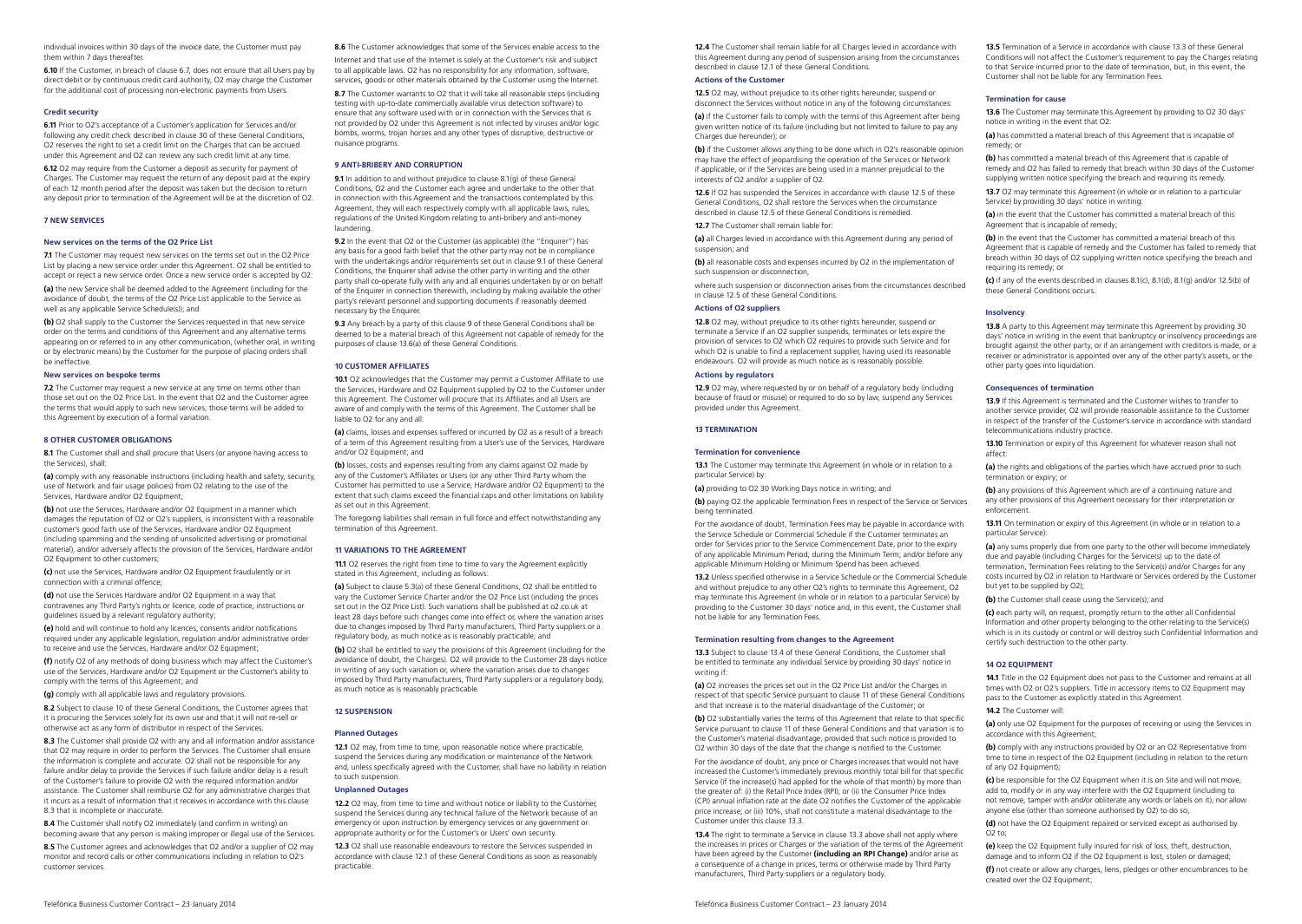(g) permit O2, O2 Representatives and/or O2's suppliers to inspect or test the O2 Equipment at all times on reasonable notice and, following the termination of the Service(s), to recover it; and

(h) if requested by O2, return, or arrange for the return of, O2 Equipment to O2 or O2 Representatives strictly in line with O2's instructions.

14.3 Certain elements of Services are dependent on the Customer using the O2 Equipment. If the Customer does not use the correct O2 Equipment, then: (a) the Services may not function correctly;

(b) O2 may choose not to provide the Customer with the relevant Services; and (c) O2 shall have no liability for the Customer's inability to receive those Services and the Customer remains liable for the relevant Charges.

## 15 INTELLECTUAL PROPERTY

15.1 Title to, and all intellectual property rights in the Software, O2 Equipment associated documents and all parts thereof will be and remain vested in and be the absolute property of the owner of the copyright in the Software, O2 Equipment or associated documents as appropriate, which owner shall be entitled to enforce any of the terms of this Agreement relating to the Customer's use of that Software, associated documents and all parts thereof, directly against the Customer.

15.2 Unless otherwise specified in this Agreement, all intellectual property developed in the provision of any Service will vest in O2 or its licensors. O2 may use know-how acquired, principles learned or developed or experience gained during the performance of any Service, to perform work for other customers.

15.3 All information or materials exchanged between O2 and the Customer in connection with the Agreement, together with the copyright therein, will remain the property of O2, O2's suppliers or the Customer as applicable and will be returned to the owning party on termination of the Agreement, if requested by such party.

15.4 O2 grants to the Customer a non-exclusive, non-transferable licence to use, in object code form, any Software, the Hardware and the O2 Equipment provided by O2 or its suppliers solely in the United Kingdom in connection with the proper use of the Services. The Customer undertakes not to copy, alter, adapt, translate, software develop, decompile, license, sub-license, reverse engineer or resell any Software (or any part of the Software), unless expressly permitted to do so by O2 or by relevant law. This licence will terminate on the termination of this Agreement (or any relevant part of this Agreement).

15.5 O2 grants to the Customer a non-exclusive, non-transferable royalty free licence for the term of this Agreement (in whole or in relation to a particular Service(s)) to use copy and reproduce any information or materials provided by O2 to the Customer under this Agreement to the extent necessary for the Customer to receive the benefit of the Service(s). The Customer must not copy, reproduce, distribute, alter, adapt, translate, develop, decompile, license, sub-license, reverse engineer or resell any such information or materials (or any part thereof), unless expressly permitted to do so by O2 or relevant law.

15.6 In the event that the Customer is subject to a claim by a Third Party in respect of any alleged infringement of any trademark, patent, registered design or copyright arising from its normal use or possession of the O2 Equipment, Hardware, Software, information or materials provided by O2 then O2 will indemnify the Customer in relation to sums awarded or paid in settlement for such claim provided that the Customer promptly notifies O2 of such claim, makes no admission in respect of such claim, the Customer seeks to mitigate the loss where it can do so without unreasonable inconvenience or cost, allows O2 or its licensor to conduct all negotiations and proceedings (providing O2 or its licensor with all reasonable assistance) and allows O2 at O2's own discretion and expense to modify or replace the O2 Equipment, Hardware, Software, information or materials so as to avoid any continuing infringement. This indemnity does not apply to any such infringements caused by the Customer's own breach of the terms of this Agreement or the operation or use of the O2 Equipment, Hardware, Software, information or materials in conjunction with other equipment and software or Services not supplied by O2 pursuant to this Agreement in which event the Customer shall indemnify O2 in respect of any claims, proceedings and expenses arising from any such infringement by the Customer.

15.7 The Customer will not be entitled to and agrees not to:

(a) use in the course of trade or otherwise in relation to any goods or services of the Customer any registered or unregistered trademark, logotype or abbreviation of the name of O2 (or any of its suppliers) or any part thereof so that any person might reasonably import a connection between those goods or services and O2 (or any of its suppliers) or any part thereof:

(b) register or attempt to register as a trade mark anything referred to in clause 15.7(a) of these General Conditions; and/or

(c) authorise any Third Party to do anything referred to in clause 15.7(a) of these General Conditions.

The Customer further agrees not to infringe any copyright, or registered or unregistered trademark rights belonging to any Third Party in respect of any Hardware or O2 Equipment.

#### End User Licensed Software

15.8 The Customer recognises that the Services may be dependent upon End-User Licensed Software (e.g. click-through licences) and if the Customer does not accept the licence terms relating to any End-User Licensed Software, O2 shall have no liability whatsoever for any failure to provide the Services to the Customer where the Services depend on the use of End-User Licensed Software.

15.9 Where the Customer accepts the terms of a licence in respect of any End-User Licensed Software, then those licence terms shall take precedence over any terms within this Agreement relating to End-User Licensed Software and shall exclusively comprise the Customer's sole rights and remedies in respect of such End-User Licensed Software.

15.10 The Customer shall accept and comply with all licence terms required from time to time by any Third Party provider of any Software or materials as agreed between the relevant Third Party and O2.

## 16 CONFIDENTIALITY

16.1 Neither party will divulge Confidential Information to any Third Party except such of its contractors, suppliers and agents as may need to know the same for the purposes of the implementation and/or performance of this Agreement and in each case who agree to be bound by the provisions of this clause 16.1.

16.2 The obligation of confidence set out in clause 16.1 of these General Conditions shall not apply to any material or information which is:

(a) in the public domain (other than as a result of a breach of this Agreement); (b) already known to the receiving party prior to the Commencement Date;

(c) lawfully received from a Third Party; or

(d) required to be disclosed pursuant to the order of a court or other tribunal or regulatory authority of competent jurisdiction.

16.3 The obligation of confidence set out in this clause 16 shall apply in the period commencing on the Commencement Date and ending three years after the termination or expiry of this Agreement.

#### 17 LIMITATION OF LIABILITY

17.1 This clause 17 of these General Conditions sets out each party's entire liability (including any liability for the acts and omissions of each party's employees, agents or sub-contractors) to the other party in tort, contract or otherwise, arising out of or in connection with the performance or contemplated performance or non performance of this Agreement.

17.2 Subject to clauses 17.4 and 17.5 of these General Conditions, neither party shall be liable to the other in respect of any matter arising out of or in connection with this Agreement in contract or tort (including negligence) or otherwise for any loss (whether direct or indirect) of profit, business, revenue, anticipated savings, goodwill, business interruption, from wasted expenditure or any loss or corruption of data, or for any indirect or consequential loss or damage whatsoever

17.3 Subject to clauses 171, 17.4 and 17.5 of these General Conditions, O2's aggregate liability of any sort resulting from breach of contract or negligence, under any indemnity or otherwise arising in connection with this Agreement (whether to the Customer, any Customer Affiliate, Users or otherwise) shall be limited in respect of all claims arising in a Year ("Relevant Year") to the greater of: (a) the sum of £50,000; or

(b) an amount equal to the Annual Agreement Value,

where the "Annual Agreement Value" means the total Charges paid or payable by the Customer in the Year prior to the Relevant Year (or where a claim arises during the first Year of this Agreement, the Charges paid or payable up to the date on which the Customer's right to take action in respect of the claim arose and subject always to O2's aggregate liability for claims in the first Year being no greater than the total Charges paid or payable by the Customer in the first Year); and "Year" means the first, and each subsequent, consecutive period of 12 months of this Agreement commencing on the Commencement Date.

17.4 Nothing in this Agreement shall exclude or restrict the liability of either party for:

(a) death or personal injury resulting from that party's negligence;

(b) claims in respect of the Customer's liability under clause 10 of these General Conditions;

(c) any and all damage to any O2 Equipment, any other equipment belonging to O2 or the Network caused by the Customer's breach of this Agreement;

(d) breach of any implied term as to title or quiet enjoyment arising out of section 12 of the Sale of Goods Act 1979; or

(e) fraud or fraudulent misrepresentation.

17.5 Nothing in this Agreement shall exclude or restrict the liability of either party in respect of any liability which cannot be excluded or restricted by law.

17.6 Nothing in this clause 17 shall apply to the payment of the Charges. 17.7 Subject to clauses 17.4 and 17.5 of these General Conditions, the express terms of this Agreement are in lieu of all warranties, conditions, terms, undertakings and obligations implied by statute, common law, custom, trade usage, course of dealing or otherwise, all of which are hereby excluded to the fullest extent permitted by law.

17.8 The limited warranty, exclusive remedies and limited liability set forth above are fundamental elements of the basis of the Agreement between O2 and the Customer. O2 would not be able to provide the Services and/or the Hardware on an economic basis without such limitations.

## Liability for third parties

17.9 O2 shall not be liable for the acts or omissions of other providers of telecommunication services unless such other providers have been specifically engaged by O2 as subcontractors or assignees in respect of the performance of O2's obligations under this Agreement.

### 18 ASSIGNMENT

18.1 The Customer shall not assign or transfer this Agreement to any Third Party, provided that the Customer may assign or transfer this agreement to a Customer Affiliate with the prior written consent of O2 (such consent not to be unreasonably withheld or delayed).

18.2 O2 may assign or transfer this Agreement to any Affiliate and may subcontract the performance of all or part of the same, provided that O2 shall remain liable for the acts and omissions of its subcontractors.

#### 19 ENTIRE AGREEMENT

19.1 This Agreement constitutes the entire agreement between the parties and supersedes all prior negotiations, representations, proposals, understandings and agreements whether written or oral relating to the subject matter of this Agreement.

19.2 Each of the parties acknowledges and agrees that in entering into this Agreement, it does not rely on, and shall have no remedy in respect of, any statement, representation, warranty or understanding (whether negligently or innocently made) of any person (whether party to this Agreement or not) other than as expressly set out in this Agreement. Nothing in this clause 19.2 shall, however, operate to limit or exclude any liability for fraudulent misrepresentation.

#### 20 INVALIDITY

If any of the provisions of this Agreement become invalid, illegal or unenforceable, the validity or enforceability of the remaining provisions shall not in any way be affected or impaired. In such circumstances, the parties shall negotiate in good faith in order to agree the terms of a mutual satisfactory provision, achieving as nearly as possible the same commercial effect, to be substituted for the provision which is found to be invalid, illegal or unenforceable.

## 21 WAIVER

The failure or delay by either party to this Agreement to exercise or enforce any right, power or remedy under this Agreement shall not be deemed to operate as a waiver of any such right, power or remedy; nor shall any single or partial exercise by any party operate so as to bar the exercise or enforcement thereof or of any right, power or remedy on any later occasion.

#### 22 DATA PROTECTION

22.1 O2 operates in accordance with the Data Protection Act 1998 ("DPA") as updated or amended from time to time. The Customer agrees that its details, or those of its Users may be used and disclosed by O2 for the purposes of this Agreement and for marketing purposes including informing the Customer and its Users from time to time about other Services or associated technologies. If the Customer or a User does not want its details, or, in the case of the Customer those details of its Users to be used for direct marketing purposes in this way then the Customer should contact the O2 Data Controller at O2 UK Limited, 260 Bath Road, Slough, SL1 4DX.

22.2 The Customer will ensure that its Users have consented to the use of their details in accordance with clause 22.1 of these General Conditions. Customer details and that of its Users shall be treated in accordance with O2's Privacy Policy at o2.co.uk/termsandconditions/privacy-policy.

22.3 To the extent that O2 is required as part of the Services to process Personal Data as a Data Processor only (each as defined in the DPA), O2 shall:

(a) process the Personal Data only on behalf of the Customer (or, if so directed by the Customer, Customer Affiliates), for the purposes of performing this Agreement and in accordance with instructions contained in this Agreement or the reasonably practicable instructions received from the Customer from time to time;

(b) at all times comply with the provisions of the Seventh Data Protection Principle set out in schedule 1 of the DPA and shall take reasonable steps to:

(i) implement appropriate technical and organisational measures to protect the Personal Data against unauthorised or unlawful processing and against accidental loss, destruction, damage, alteration or disclosure;

(ii) take reasonable steps to ensure the reliability of personnel, suppliers and subcontractors who may process Personal Data.

22.4 O2 may transfer Personal Data in connection with the provision of the Services, including to any subcontractor, and such transfer may be outside the European Economic Area. In such circumstances O2 will:

Telefónica Business Customer Contract – 23 January 2014 Telefónica Business Customer Contract – 23 January 2014

(a) take reasonable steps to ensure the reliability of such subcontractors and prior to any such transfer will enter into a written agreement with such subcontractor containing contractual provisions which ensure an adequate level of protection for the rights and freedoms of data subjects in relation to the processing of the Personal Data; and

(b) comply with the Eighth Data Protection Principle set out in Schedule 1 of the Data Protection Act 1998 by providing an adequate level of protection to any Personal Data that is transferred.

22.5 The Customer acknowledges that when acting as a Data Processor, O2 is reliant on the Customer for direction as to the extent O2 is entitled to use and process the Personal Data in connection with the Services. Consequently, O2 shall be entitled to relief from liability in circumstances where a data subject makes a claim or complaint with regards to O2's actions to the extent that such actions result from instructions received from the Customer.

## 23 MATTERS BEYOND THE PARTIES' REASONABLE CONTROL

23.1 Neither party shall be deemed in default or liable to the other party for any matter whatsoever for any delays in performance or from failure to perform or comply with the terms of this Agreement due to any cause beyond that party's reasonable control including, without limitation, acts of God, acts of Government or other competent regulatory authority, telecommunications network operators, war or national emergency, riots, civil commotion, fire, explosion, flood, lightning, extremely severe weather, epidemic, lock-outs, strikes and other industrial disputes (in each case, whether or not relating to that party's workforce).

23.2 The Customer agrees that O2 shall have no liability for improper, incorrect or unauthorised use of the Services or Hardware by the Customer or any Third Party.

## 24 EXPORT CONTROL

24.1 In the event that the Customer proposes to export any Hardware or other equipment supplied by O2 pursuant to this Agreement, the Customer agrees to comply with any applicable export or re-export laws, regulations, prohibitions or embargoes of any country, including obtaining written authority from any relevant licensing authority where necessary.

24.2 In the event that the Customer procures Hardware, the Customer agrees that in entering into this Agreement the Customer accepts the terms of the following end-user undertaking: The Customer certifies that it is or will be the end-user of the Hardware and further certifies that it shall use the Hardware only for the purposes of allowing its employees to send, receive, store and process data and voice mobile services in order to perform their every day contractual duties; that the Hardware will not be used for any purpose connected with explosives, chemical, biological or nuclear weapons, or missiles capable of delivering such weapons; that the Hardware will not be re-exported or otherwise re-sold or transferred if it is known or suspected that they are intended or likely to be used for such purposes; and that the Hardware, or any replica of it, will not be used in any nuclear explosive activity or un-safeguarded nuclear fuel cycle activity.

## 25 RELATIONSHIP OF THE PARTIES

Nothing in this Agreement shall create, or be deemed to create, a partnership or joint venture between the parties and nothing in this Agreement shall be construed to appoint one party as the distributor, dealer or agent of the other.

#### 26 NOTICES

Any notice or other communication required or permitted under this Agreement to be given in writing shall be given in writing to the address of the recipient stipulated therein or as notified from time to time and will be deemed to have been given or made: when delivered personally; or, if properly addressed and posted by first class mail in the United Kingdom within two Working Days of posting; or, if sent by facsimile upon being sent; or, if sent by e-mail or other electronic means upon such communication being acknowledged as having been received.

#### 27 NO THIRD PARTY RIGHTS

Except as otherwise explicitly set out in this Agreement, a person who is not a party to this Agreement has no right under the Contracts (Rights of Third Parties) Act 1999 to enforce any term of this Agreement. For the avoidance of doubt, Customer Affiliates shall have no rights to enforce any term of this Agreement.

#### 28 PRIORITY OF DOCUMENTS FORMING THIS AGREEMENT

28.1 This Agreement is recorded in the following documents:

(a) these General Conditions;

- (b) the Commercial Schedule;
- (c) the applicable Terms;

(d) the applicable Service Schedule(s) or quotation;

- (e) any other document incorporated by reference in Terms or Service Schedules; and
- (f) the O2 Price List.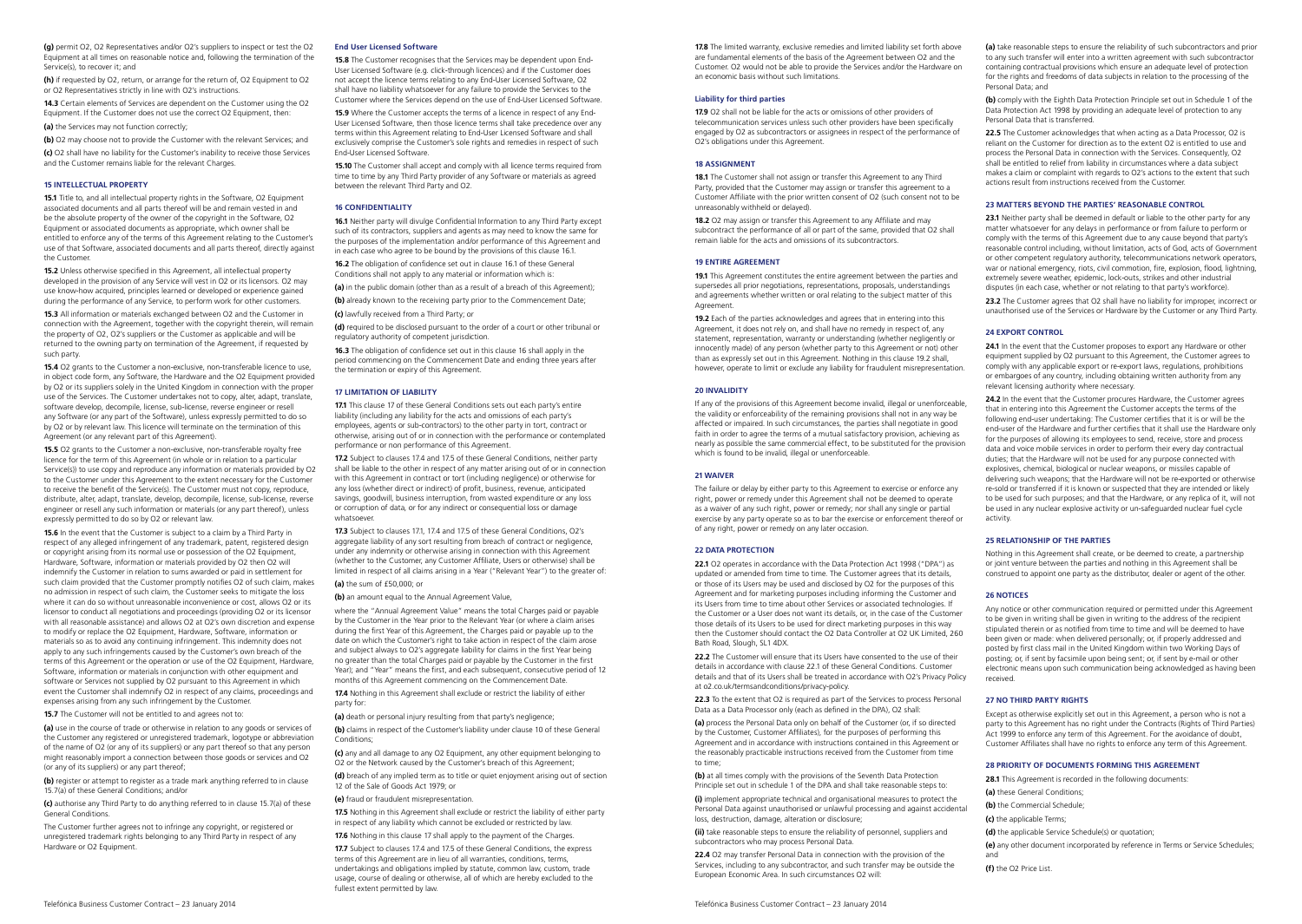28.2 In the event of any conflict between provisions of the documents making up this Agreement, the order of precedence shall be as set out in clause 28.1 of these General Conditions (in order of decreasing precedence) unless explicitly stated otherwise.

#### 29 TUPE

291 The Customer warrants that it has taken all reasonable steps to verify and following such investigation, has no grounds to believe that any Customer Employee's employment shall transfer from the Customer or any Third Party to a Services Provider pursuant to the TUPE Regulations at the commencement of this Agreement, however and whenever such transfer takes effect.

29.2 If, notwithstanding the warranties given by the Customer and/or the intention of the parties stated in clause 29.1 and 29.2 of these General Conditions, either at the commencement of this Agreement or during the term of this Agreement, any Customer Employee claims or it is determined that his contract of employment has been transferred from the Customer or any Third Party to a Services Provider pursuant to the TUPE Regulations or otherwise or any Customer Employee claims or it is determined that any liability regarding his employment has so transferred then:

(a) the Services Provider may terminate any such contract forthwith; and

(b) the Customer shall indemnify and hold harmless the Services Provider against any costs, claims, liabilities and expenses of any nature (including legal costs on an indemnity basis) arising out of such termination and against sums payable to or on behalf of such employee in respect of his employment whether arising before or after the transfer of his employment (or alleged transfer of employment) to the Services Provider (including for the avoidance of doubt any liability arising from a failure to comply with any information or consultation requirements under the TUPE Regulations).

29.3 O2 warrants that no Services Provider shall bring any claim under the TUPE Regulations arising out of or in connection with any actual or alleged failure of the Customer or any Third Party to provide Employee Liability Information in accordance with the TUPE Regulations.

29.4 O2 will indemnify and keep indemnified the Customer against any costs, claims, liabilities and expenses of any nature (including legal costs on an indemnity basis) which the Customer or its incumbent supplier may suffer or incur arising out of any breach of clause 29.3 of these General Conditions.

29.5 The parties intend that no O2 Employee's employment shall transfer from a Services Provider to the Successor Supplier pursuant to the TUPE Regulations as a result of the commencement of the provision of the Replacement Services by a Successor Supplier, however and whenever such commencement takes effect.

29.6 If, notwithstanding the intention of the parties stated in clause 29.5 of these General Conditions, as a result of the commencement of the provision of the Replacement Services by the Successor Supplier, any O2 Employee claims or it is determined that his contract of employment has been transferred from a Services Provider to the Successor Supplier pursuant to the TUPE Regulations or otherwise or any O2 Employee claims or it is determined that any liability regarding his employment has so transferred then:

(a) the Successor Supplier may terminate any such contract forthwith; and

(b) O2 shall indemnify and hold harmless the Customer against any costs, claims, liabilities and expenses of any nature (including legal costs on an indemnity basis) incurred or suffered by the Successor Supplier arising out of such termination and against sums payable to or on behalf of such employee in respect of his employment whether arising before or after the transfer of his employment (or alleged transfer of employment) to the Successor Supplier (including for the avoidance of doubt any liability arising from a failure to comply with any information or consultation requirements under the TUPE Regulations).

29.7 The Customer warrants that no Successor Supplier shall bring any claim under the TUPE Regulations arising out of or in connection with any actual or alleged failure of the Services Provider to provide Employee Liability Information in accordance with the TUPE Regulations.

29.8 The Customer will indemnify and keep indemnified 02 against any costs claims, liabilities and expenses of any nature (including legal costs on an indemnity basis) which the Services Provider may suffer or incur arising out of any breach of clause 29.7 of these General Conditions.

29.9 The parties agree that the Contracts (Rights of Third Parties) Act 1999 shall apply to this clause 29 to the extent necessary to ensure that:

(a) any Services Provider shall have the right to enforce the obligations owed to, and indemnities given to, O2 by the Customer under this clause 29; and

(b) any Successor Supplier shall have the right to enforce the obligations owed to. and indemnities given to, the Customer by O2 under this clause 29, in its own right pursuant to section 1(1) of the Contracts (Rights of Third Parties)

Act 1999.

## 30 CREDIT CHECKS AND FRAUD PREVENTION

30.1 O2's acceptance of Customer's application for Services, may be subject to O2 checking the following records about the Customer and the Customer's business partners:

#### (a) O2's own records;

(b) business records at credit reference agencies ("CRAs") including both public (including the electoral register) and fraud prevention information. When CRAs receive a search from O2 they will place a search footprint on the Customer's business credit file that may be seen by other lenders;

(c) records held by fraud prevention agencies ("FPAs"); and

(d) if the Customer contact is a director, O2 may seek confirmation, from CRAs that the residential address that is provided is the same as that shown on the restricted register of directors' usual addresses at Companies House.

30.2 O<sub>2</sub> may also make checks such as assessing the Customer's application for Services and verifying identities to prevent and detect crime and money laundering. O2 may also make periodic searches at CRAs and FPAs to manage the Customer's O2 account.

30.3 O2 will send information on the Customer's applications, O2 account and how the Customer manages its account to CRAs which may record such information, including information on the Customer's business and its proprietors. The CRAs may create a record of the name and address of the Customer and its proprietors if there is not one already.

30.4 If the Customer does not pay the Charges when they become due and payable, CRAs will record the outstanding debt which shall remain on file for six years after they are closed (whether by settlement or default). Such records may be supplied to other organisations by CRAs and FPAs to perform similar checks and to trace the Customer's whereabouts and recover debts owed by the Customer.

30.5 If the Customer gives O2 false or inaccurate information and O2 suspect or identify fraud O2 will record this and may also pass this information to FPAs and other organisations involved in crime and fraud prevention.

30.6 O2 and other organisations may access and use from other countries the information recorded by fraud prevention agencies.

30.7 Customer data may also be used for other purposes for which the Customer or any User gives its specific permission or, in very limited circumstances, when required by law or where permitted under the terms of the Data Protection Act 1998. To read the full details of how data may be used please visit our website at o2.co.uk.

30.8 The Customer can contact the CRAs currently operating in the UK, including CallCredit (Consumer Services Team, PO Box 491, Leeds, LS3 1WZ or call 0870 0601414); Equifax PLC, (Credit File Advice Centre, PO Box 3001, Bradford, BD1 5US; 0870 010 0583; www.myequifax.co.uk); and Experian (Consumer Help Service, PO Box 8000, Nottingham NG80 7WF; 0844 4818000; www.experian. co.uk). The information they hold may not be the same. They will charge a small statutory fee for access to their Records. Details of the relevant fraud prevention agencies are available from O2 on request.

#### 31 GOVERNING LAW

This Agreement, and any issues or disputes of whatever nature arising out of or in any way relating to it or its formation (whether such disputes are contractual or non-contractual in nature, such as claims in tort, for breach of statute or regulation, or otherwise) shall be governed by and construed in accordance with the laws of England and Wales. The Parties submit to the exclusive jurisdiction of the courts of England and Wales.

## MOBILE EQUIPMENT TERMS

The following additional terms and conditions apply to the provision by O2 of Mobile Equipment.

#### 1 DEFINITIONS

In these Mobile Equipment Terms, in addition to those terms set out in the General Conditions, the following terms and expressions apply:

"Accessory" means an item of equipment sold separately for use with Mobile Equipment but which is not on its own Mobile Equipment and which cannot be used without Mobile Equipment in connection with Mobile Services;

"Mobile Equipment" means any phones and related items (including, but not limited to USB modems and phone chargers packaged along with a phone) or other equipment provided by O2 to the Customer under this Agreement for use in connection with the Mobile Services and which, for the avoidance of doubt, is included in the definition of O2 Equipment in this Agreement

"Mobile Equipment Account" means a notional account set up by O2 to accrue credits owing to the Customer (calculated as described in the Commercial Schedule) from which additional Mobile Equipment can be taken from O2 by the Customer; and

"Mobile Equipment Terms" means this document entitled "Mobile Equipment Terms".

## 2 USE OF MOBILE EQUIPMENT

The following additional terms and conditions shall apply to the provision by O2 to the Customer of Mobile Equipment specified in the Commercial Schedule as well as any Mobile Equipment ordered pursuant to an order placed pursuant to this Agreement.

## 3 ORDERS

3.1 The Customer shall be entitled to place with O2 an order for any Mobile Equipment identified by O2 from time to time.

3.2 O2's acceptance of an order is subject to availability and O2 may reject any order without any liability to the Customer. In the event that O2 accepts an order, that order will be processed accordingly. Any order, once accepted by O2, may not be revoked by the Customer.

3.3 O2 reserves the right to add to, substitute, or to discontinue any item of Mobile Equipment at any time. O2 does not guarantee the continuing availability of any particular item of Mobile Equipment.

#### 4 DELIVERY, ACCEPTANCE AND RISK

4.1 O2 will deliver the Mobile Equipment to the address specified on the completed order provided that address is within the United Kingdom.

4.2 The Customer shall be deemed to have accepted an item of Mobile Equipment:

a) when that item of Mobile Equipment has been delivered, if O2 is to deliver the item of Mobile Equipment; or

b) when the Customer takes possession of that item of Mobile Equipment, if the item of Mobile Equipment is to be collected by the Customer.

4.3 Risk in an item of Mobile Equipment will pass to the Customer when the item of Mobile Equipment is accepted by the Customer. The Customer shall not be liable for any loss or damage to the item of Mobile Equipment to the extent that such loss or damage is caused by the negligence of O2 or its suppliers.

#### 5 TITLE IN THE MOBILE EQUIPMENT

5.1 For the avoidance of doubt, clause 14 of the General Conditions applies to Mobile Equipment supplied by O2 to the Customer pursuant to this Agreement, except in relation to Accessories in relation to which title shall pass to the Customer upon payment in full for such Accessories.

5.2 Following any upgrade or replacement of Mobile Equipment or disconnection of Mobile Equipment from the Mobile Services, O2 reserves the right to request the safe return of any such Mobile Equipment in which O2 retains title from the Customer at the Customer's expense.

5.3 O2 reserves the right to charge the Customer the price set out in the Replacement section of the O2 Price List from time to time for any Mobile Equipment that is not returned to O2 in accordance with the provisions of clause 5.2 of these Mobile Equipment Terms or where the Customer fails to fulfil its obligations under clause 14 of the General Conditions.

5.4 Without prejudice to clause 5.3 of these Mobile Equipment Terms, in the event that the Customer sells any Mobile Equipment in breach of clause 14 of the General Conditions, the Customer agrees that liquidated damages equal to the price set out in the Replacement section of the O2 Price List for such Mobile Equipment on the date on which O2 invokes its right to recover liquidated damages, shall immediately be due and payable from the Customer to O2.

## 6 OBLIGATIONS OF THE CUSTOMER

6.1 The Customer will, and shall take all reasonable steps to ensure that its employees will pay the standard charges levied by O2 from time to time applicable to repair work on Mobile Equipment which is outside (in scope or time) the warranty provided under this Agreement.

6.2 O<sub>2</sub> reserves the right to bar service to any Mobile Equipment supplied under this Agreement to which O2 retains title where in O2's reasonable opinion that Mobile Equipment is not being used in a manner which O2 would expect including but not limited to where the Mobile Equipment is:

a) used in conjunction with a SIM Card connected to a tariff other than one which the Customer has ordered under this Agreement;

b) used in conjunction with a SIM Card allocated to any other O2 customer's account;

c) used solely or predominantly on a roaming basis; or

d) (or the SIM Card supplied in conjunction with such Mobile Equipment is) not used on the Network within 45 days from the date of despatch by O2, or during any other period of 30 consecutive days; unless O2 and the Customer have agreed otherwise.

6.3 The Customer, at the Customer's expense, shall return to O2 any Mobile Equipment supplied by O2 to which O2 retains title pursuant to clause 14.1 of the General Conditions, which Mobile Equipment has been barred pursuant to clause 6.2 of these Mobile Equipment Terms and in the event that the Customer fails to return any such Mobile Equipment within two (2) weeks of written notice from O2 to do so, then the Customer agrees to pay O2 the price set out in the Replacement section of the O2 Price List from time to time for such Mobile Equipment.

6.4 The Customer shall ensure that their Mobile Equipment is up to date with the latest available version of the manufacturer's Software. Any failure by the Customer to ensure their Mobile Equipment Software is maintained on the latest version may result in performance issues which O2 shall not be liable for.

#### 7 WARRANTIES

7.1 O2 warrants that each item of Mobile Equipment will conform in all material respects to the manufacturer's specification for a period of 12 months from the date on which such item of Mobile Equipment is despatched to the Customer by O2 (a "Warranty Period") unless special conditions associated with certain Mobile Equipment apply.

7.2 O2 warrants that any Software will conform in all material respects to the manufacturer's specification for a period of three months from the date on which such Software is despatched to the Customer by O2 (a "Warranty Period") unless special conditions associated with certain Software apply.

7.3 Following the expiry of the Warranty Period for Mobile Equipment provided under this Agreement in which O2 retains title, O2 will extend the Warranty Period in respect of such Mobile Equipment until the end of the Minimum Term ("Extended Warranty Period"). Upon expiry of the Minimum Term, or termination of this Agreement, the Extended Warranty Period shall cease.

7.4 If, within the relevant Warranty Period or Extended Warranty Period, the Customer notifies O2 of any defect or fault in the Mobile Equipment or Software arising under normal use in consequence of which it fails to conform in any material respect with the manufacturer's specification O2 shall, at O2's option either: repair the faulty Mobile Equipment or Software; or, replace the faulty Mobile Equipment or Software with the same or an equivalent item of Mobile Equipment or Software which may be a new or refurbished item. In the event that Mobile Equipment or Software is provided to replace Mobile Equipment or Software which has failed during its Warranty Period, the replacement Mobile Equipment or Software will be provided with its own Warranty Period which shall last for the greater of: a) three months from the date on which the replacement Mobile Equipment or Software is despatched to the Customer; or b) the outstanding period of the original Warranty Period.

7.5 The warranty obligations set out in clause 7.4 of these Mobile Equipment Terms shall not apply in the event that a person has amended or damaged the Mobile Equipment or Software, or used it for a purpose or in a context, other than in accordance with O2's or the manufacturer's instructions and advice.

7.6 If the Customer reports a defect or fault in the Mobile Equipment or Software to O2, and is provided with a replacement item pursuant to clause 74 above. O2 reserves the right to charge the Customer for the replacement item in the following circumstances:

a) where the faulty or defective Mobile Equipment is not returned to O2 within 14 days of provision to the Customer of a replacement for the faulty Mobile Equipment or Software;

b) where O2 considers that the defect or fault in the Mobile Equipment or Software is caused by use, amendment or damage described in clause 7.5, above; or

c) where no fault or defect is detected in the Mobile Equipment or Software.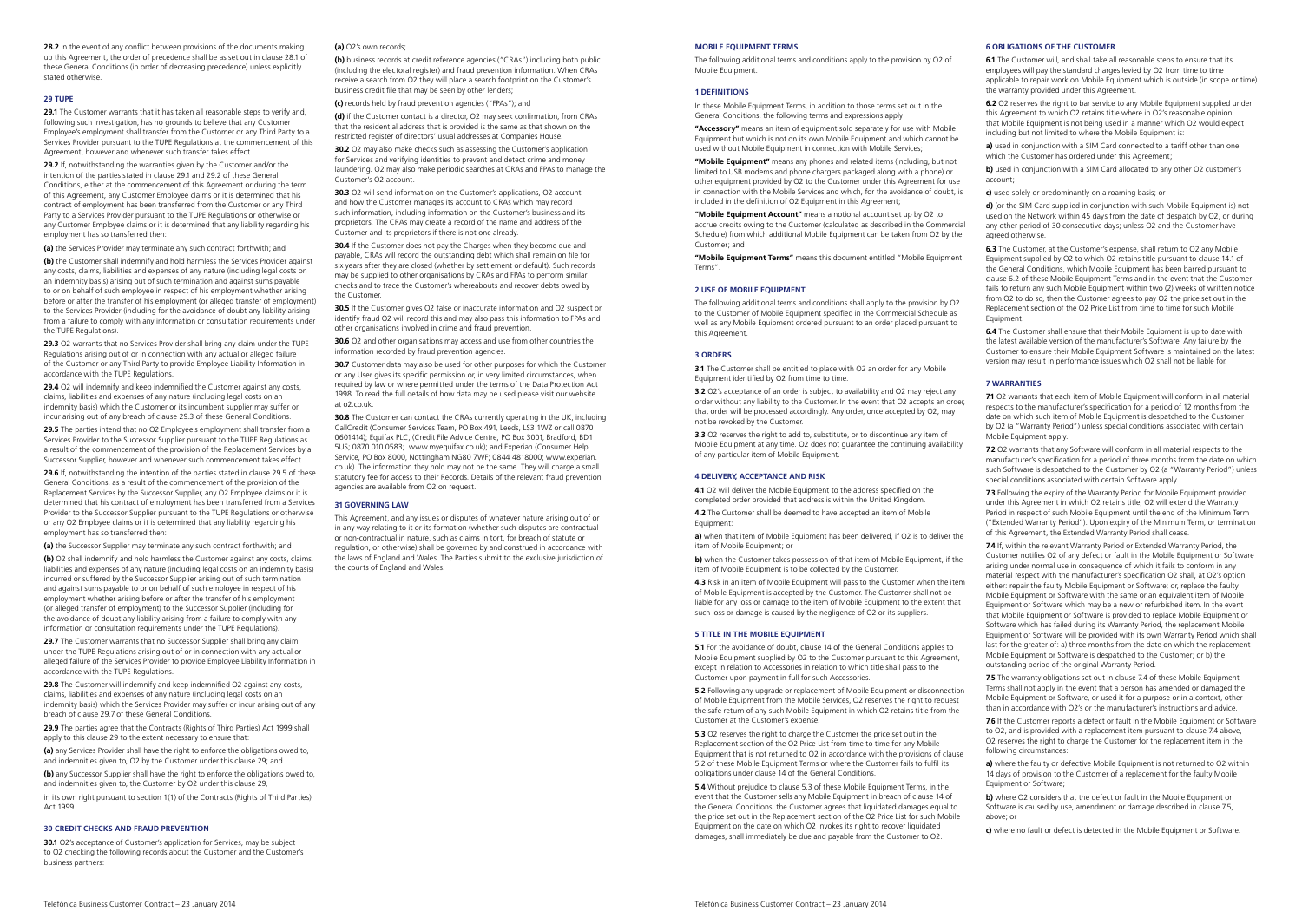## 8 CREDITS

Any credits accrued in the Mobile Equipment Account may be used solely for the purposes of offsetting Charges for Mobile Equipment. Credits do not have any monetary value and the Customer is not entitled to:

(a) use any credits accrued in the Mobile Equipment Account to offset Charges for Mobile Services or vice versa;

(b) offset any credits accrued in the Mobile Equipment Account against any outstanding debt;

(c) any payments from any credits accrued in the Mobile Equipment Account; or (d) any future use of credits accrued in the Mobile Equipment Account upon termination of this Agreement.

#### 9 INSURANCE

9.1 If the Customer has purchased the O2 Insure Premier, Standard or any other applicable O2 Insure product and makes a claim under the policy for theft of the Mobile Equipment, which is approved by the insurer or an agent of the insurer, ("the Insurer") O2 will reimburse the Customer against the cost of unauthorised calls made on the Mobile Equipment up to the following limits:

(a) Premier policy - up to £3,000 per item of Mobile Equipment;

(b) Standard policy - up to £1,000 per item of Mobile Equipment; (c) other applicable O2 Insure policy - up to the amount O2 notifies the Customer in connection with that product. In each case these figures include any taxes and network or service provider charges.

#### 9.2 In return:

(a) the Customer agrees to provide the Insurer with an itemised account from its network or service provider clearly showing the unauthorised calls made and their value within 2 months of the Customer's discovery of the theft of the Mobile Equipment;

(b) the Customer agrees to notify the Insurer of the theft of the Mobile Equipment as required by the terms of the Premier, Standard or any other applicable O2 Insure policy (as the case may be) in force at the time of the theft and the Customer agrees to notify O2 of the theft of the Mobile Equipment when it notifies the Insurer under the Premier, Standard or other applicable O2 Insure policy; and

(c) the Customer agrees that the same exclusions set out in the Premier, Standard or any other applicable O2 Insure policy (as the case may be) in force at the time of the theft apply, and where they do O2 will not reimburse the Customer for the cost of the unauthorised calls.

## MOBILE TERMS

(including terms for the Voice Services and/or Data Services)

The following additional terms and conditions apply to the provision of the Mobile Services.

#### 1 DEFINITIONS

In these Mobile Terms, in addition to those terms set out in the General Conditions, the following terms and expressions apply:

"Airtime" means mobile airtime and Network capacity;

"Airtime Account" means a notional account set up by O2 to accrue credits owing to the Customer (calculated as described in the Commercial Schedule) from which Network capacity (e.g. calls) can be purchased from O2 by the Customer;

"AIT" means artificially inflated traffic which occurs when the flow of calls to any particular revenue share service is, as a result of any activity on or behalf of the entity operating that revenue share service, disproportionate to the flow of calls which would be expected from good faith usage of the Network;

"Device" means Hardware, O2 Equipment or other mobile device, capable of incorporating a SIM Card;

"Gateway" means any equipment containing a SIM Card which enables the routing of calls from fixed apparatus to mobile equipment by establishing a mobile to mobile call or data connection;

"Mobile Equipment" has the meaning set out in the Mobile Equipment Terms and which shall, for the avoidance of doubt, constitute "O2 Fquipment";

"Mobile Data Services" means the Mobile Services under which O2 supplies the Customer with Airtime enabling the Customer to transfer data on the Network; "Mobile Services" means those Services identified as a "Mobile Service" in these Mobile Terms and the Service Schedules;

"Mobile Terms" means this document entitled "Mobile Terms";

"New Connection" (including New SIM Only Connections and New Connections With Device) means a new SIM Card which connects to the Network under this Agreement which was not immediately prior to this Agreement connected to the Network except where the SIM Cards were formerly provided to the Customer by means of a Reseller;

"New Connection With Device" means a New Connection in conjunction with which O2 is providing a Device at the New Connection rate for Mobile Equipment specified in the Commercial Schedule(s) or the O2 Price List;

"New SIM Only Connection" means a New Connection in conjunction with which O2 is not providing a Device at the New Connection rate for Mobile Equipment specified in the Commercial Schedule(s) or the O2 Price List;

"Reseller" means any Third Party acting as an agent or distributor on behalf  $of O2$ 

"Re-Sign Connection" (including Re-Sign SIM Only Connections or Re-Sign Connections With Device) means the transfer of a SIM Card which was, immediately prior to this Agreement, connected under an agreement between O2 (directly, and not via a third party);

"Re-Sign Connection With Device" means the transfer of a SIM Card which was, immediately prior to this Agreement, connected under an agreement between O2 (directly, and not via a third party) and the Customer and in conjunction with which O2 is providing Mobile Equipment;

"Re-Sign SIM Only Connection" means the transfer of a SIM Card which was, immediately prior to this Agreement, connected under an agreement between O2 (directly, and not via a Third Party) and the Customer, and in conjunction with which O2 is not providing Mobile Equipment at the New Connection rate for Mobile Equipment specified in the Commercial Schedule(s) or the O2 Price List;

"SIM Card" means a subscriber identity module card supplied to the Customer by O2 and which, for the avoidance of doubt, is included in the definition of O2 Equipment in this Agreement:

"SMS" and / or "MMS" means the short message service and multimedia message service which allows text messages and/or pictures to be sent and received from mobile equipment;

"Value Added Mobile Services" means the value added services in relation to Mobile Services, such as installation, insurance, repair etc as may be made generally available from time to time by O2 to business customers, the details of which appear in the O2 Price List; and

"Voice Services" means the Mobile Services under which O2 supplies the Customer with Airtime enabling the Customer to make and receive mobile voice calls and SMS texts on the Network.

## 2 MOBILE SERVICE STANDARDS

The Customer acknowledges that provision of the Mobile Services is subject to the geographic extent of Network coverage and local geography, topography and/or atmospheric conditions and/or other physical or electromagnetic interference and/or the number of users trying to access the Mobile Services in any particular location that may, from time to time, adversely affect the provision of the Mobile Services in terms of availability, line clarity and call interference.

## 3 SIMS CARDS AND NUMBERS

3.1 Where the Customer is not already an O2 customer, O2 will supply to the Customer such number of SIM Cards as is necessary for the Customer to receive the Mobile Services to be provided under the relevant order.

3.2 O2 shall:

(a) provide to the Customer such mobile numbers as are necessary for the Customer to receive the Mobile Services; or

(b) port mobile numbers from another mobile network in accordance with standard porting procedures between mobile networks in the United Kingdom.

3.3 Nothing in this Agreement shall be construed as to grant the Customer any right in relation to the mobile numbers other than to receive the Mobile Services as described in this Agreement.

## 4 CHARGES

4.1 Unless otherwise stated in the Commercial Schedule(s) or the O2 Price List the following apply to UK domestic calls:

(a) call prices are quoted by the minute:

(b) the duration of each call shall be measured in whole seconds, any part second will be rounded up to the next whole second:

(c) each call shall be charged excluding VAT, based on the duration, the ex VAT cost of each call is then calculated and the result rounded up to the nearest penny. VAT is then added where applicable to the total of all charges on the Customer's invoice;

(d) peak rate call Charges apply from 07:00 to 19:00, Monday to Friday; weekend rate call Charges apply from midnight on Friday to midnight on Sunday and off peak rate call Charges apply at all times when peak rate or weekend rate call Charges do not apply; and

(e) all calls are subject to a minimum Charge.

Full details of international and roaming call Charges (including rounding policies) are available at o2.co.uk.

4.2 The Customer acknowledges that roaming calls may take longer to be billed than other types of calls.

4.3 O2 may monitor the Customer's usage of the Mobile Services for the purpose of controlling O2's credit risk and the Customer's exposure to fraudulent usage.

4.4 The Customer will be liable for any Charges incurred as a result of unauthorised use of the Mobile Services (including any SIM Card) until O2 has received a request from the Customer to suspend the provision of such Mobile Services.

4.5 Any credits accrued in the Airtime Account may be used solely for the purposes of offsetting Charges for Airtime, do not have any monetary value, and the Customer is not entitled to:

(a) use any credits accrued in the Airtime Account to offset Charges for Services other than Airtime or vice versa;

(b) offset any credits accrued in the Airtime Account against any outstanding debt; (c) any payments from any credits accrued in the Airtime Account; or

(d) any future use of credits accrued in the Airtime Account upon termination of this Agreement.

4.6 Any credits to which the Customer is entitled will be applied to the Customer's nominated Airtime Account within 30 days of the end of the Minimum Holding Period, unless otherwise stated.

4.7 Credits accrued in the Customer's Airtime Account may be used to purchase Network capacity from O2.

#### 5 DISCONNECTION OF SIM CARDS

5.1 The Customer may serve on O2 a disconnection notice in respect of a SIM Card(s) at any time.

5.2 O2 will, within 30 days from receipt of a disconnection notice, disconnect the relevant SIM Card(s) from the Mobile Services.

5.3 In the event that the Customer gives a disconnection notice resulting in disconnection of a SIM Card prior to the expiry of its Minimum Period (as set out in the Commercial Schedule), the Customer will pay to O2 any applicable Termination Fee.

#### 6 OBLIGATIONS OF THE CUSTOMER

6.1 The Customer shall notify O2 immediately (and confirm in writing) on becoming aware that any SIM Card has been lost or stolen or that any person is making improper or illegal use of a SIM Card and shall remain liable for any Charges incurred in respect of and any information contained within that SIM card up until the point at which it notifies O2. .

6.2 The Customer shall, and shall take all reasonable steps to ensure that Users (or anyone having access to the Services) will:

(a) not use the Mobile Services in any way to generate AIT; and

(b) not, without the prior written consent of O2 which may be withheld at O2's absolute discretion, establish, install or use a Gateway so that telecommunication services are provided via the Gateway;

(c) not make nuisance calls or use the Services to spam or to send unsolicited advertising or promotional material;

Telefónica Business Customer Contract – 23 January 2014 Telefónica Business Customer Contract – 23 January 2014

(d) comply with O2's reasonable instructions relating to health, safety, security and use of the Network; and

(e) comply with any applicable fair use policy that O2 may issue from time to time. 6.3 The Customer agrees not to use SMS or MMS for the purpose of marketing or advertising anything to users of mobile services without the consent of those users.

6.4 The Customer agrees that in respect of SMS and MMS, O2 is acting as a network operator and as such has no knowledge of, involvement with, or liability for the specific content of any text messages sent to the Customer's SIM Cards, which do not originate from O<sub>2</sub>.

6.5 The Customer shall not be permitted to transfer a SIM Card from the tariff which that SIM Card was originally connected to under this Agreement to another tariff except where O2 at O2's absolute discretion agrees to do so and confirms such a change in writing to the Customer.

6.6 O2 can at its discretion suspend any SIM Card from making calls (other than to emergency services) and disconnect any SIM Card from the Mobile Services if O2 has reasonable cause to suspect fraudulent use of the SIM Card or relevant Mobile Equipment, or either are identified as being stolen. The Customer shall remain liable for all Charges levied in accordance with this Agreement during any period of suspension.

#### 7 VALUE ADDED SERVICES

7.1 The Customer may order Value Added Mobile Services and O2 may accept or decline such orders.

7.2 O2 reserves the right to add to, substitute, or to discontinue any Value Added Mobile Service at any time. O2 does not guarantee the continuing availability of any particular Value Added Mobile Service.

## 8 CUSTOMER EQUIPMENT

8.1 Certain elements of the Mobile Services are dependent on the Customer having suitable customer equipment available and in the event that the Customer is unable to provide such customer equipment, then:

(a) some of the Mobile Services may not function correctly (the "Affected Services");

(b) O2 may choose not to provide the Customer with the Affected Services; and

(c) O2 shall have no liability for the Customer's inability to receive those Affected Services.

8.2 Any customer equipment must be:

(a) technically compatible with the Network and the relevant Mobile Service and shall not harm the Network or equipment belonging to another customer;

(b) connected to the Network strictly in accordance with the instructions of O2; and

(c) used by the Customer in compliance with any relevant instructions, standards and laws.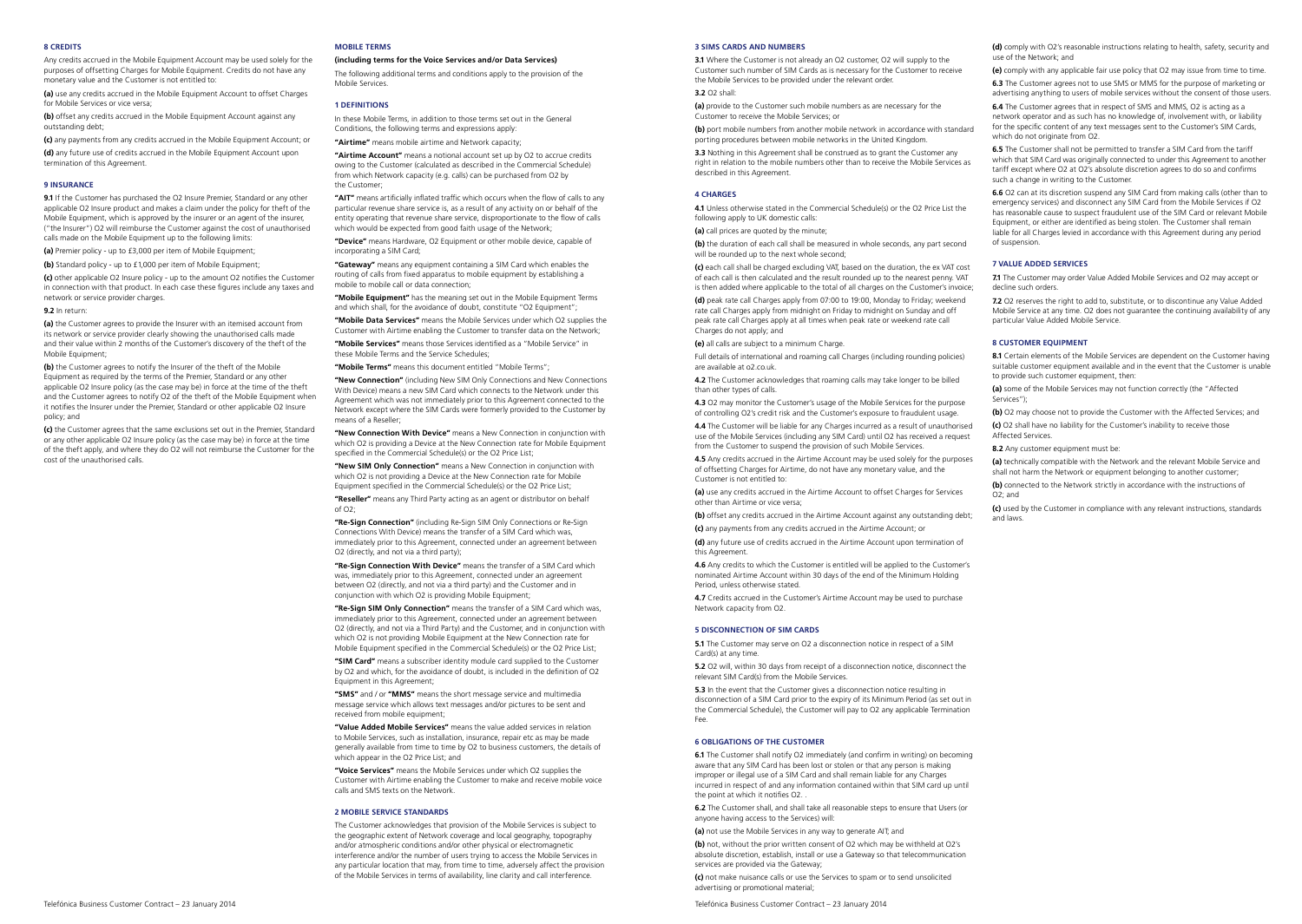#### MOBILE SERVICE SCHEDULE BLACKBERRY SERVICE

The following additional terms and conditions apply to the provision of the BlackBerry Service.

#### 1 DEFINITIONS

In this Service Schedule, in addition to those terms defined in the General Conditions, the Mobile Terms and the Mobile Equipment Terms, the following terms and expressions apply:

## "APN" means access point name:

"BES Software" means the software known as the BlackBerry Enterprise Server Software and which, when installed on the Customer's Server of the required Server Specification, forms part of the End-User Licensed Software for the purposes of using the BlackBerry Service;

"BlackBerry Device" means a piece of Mobile Equipment the principal purpose of the design of which is for use with the BlackBerry Service or any other mobile device on which the BlackBerry software is installed for the purpose of using the BlackBerry Service;

"BlackBerry Internet Mail and BlackBerry Internet Solution" means the use of the BlackBerry Service in conjunction with compatible Internet based e-mail accounts;

"BlackBerry Service" means the Mobile Service which enables the Customer to send and receive data through Research In Motion's BlackBerry Infrastructure using the blackberry.net APN;

"BlackBerry Customer Service Charter" means the service plan for BlackBerry as determined by O2, which can be provided to the Customer by O2 on request and as updated by O2 from time to time;

"BlackBerry Voice Service" means the service which enables voice calls to be made and/or received on a BlackBerry Device;

"First Line Support" means the Customer's IT helpdesk which shall be the Customer's employees' first point of contact in the event that they have a query or problem with a BlackBerry Device or the BlackBerry Service;

"Server" means the computer server provided by the Customer on which the BES Software will be installed and operate; and

"Server Specification" means the minimum specification of the Server which shall be available from O2 upon request.

#### 2 MOBILE SERVICE

The BlackBerry Service is a "Mobile Service" and the Mobile Terms will apply to this Service.

#### 3 SERVICE STANDARDS

The Customer acknowledges that the BlackBerry Service employs mobile Airtime which is subject to the geographic extent of airtime coverage and local geography, topography and/or atmospheric conditions and/or other physical or electromagnetic interference and/or the number of users trying to access the Network in any particular location that may from time to time adversely affect the provision of the BlackBerry Service.

## 4 CUSTOMER OBLIGATIONS

4.1 The Customer shall, at its own cost, be responsible for:

(a) procuring and commissioning the Server in accordance with the Server Specifications;

(b) installing the BES Software;

(c) providing suitably qualified IT personnel who have a full working knowledge of the Customer's corporate e-mail system and firewalls;

(d) configuring the BES Software for each BlackBerry Device;

(e) ensuring that any of its staff who will provide First Line Support have received suitable training which O2 may provide in accordance with this Agreement;

(f) providing First Line Support for BlackBerry Device users;

(g) providing the necessary training for BlackBerry Device users; and (h) integrating the Customer's e-mail accounts with the BlackBerry Internet Solution, including but not limited to resolving any issues arising from the interface with the Customer's e-mail internet service provider and/or Customer's IT infrastructure and policy.

4.2 In the event that the Customer uses software packages or applications other than those approved by O2 for use with a BlackBerry Device or the Server, O2 shall have no liability whatsoever for any failure of the BlackBerry Service resulting from the use of such software packages or applications by the Customer.

4.3 The Customer will deactivate any lost, stolen or replaced Mobile Equipment from the Server.

4.4 The Customer shall use the returns process as detailed by O2 to the Customer from time to time for returns of all damaged/faulty Mobile Equipment and/or other equipment.

4.6 The Customer shall be responsible, as licensee of the End-User Licensed Software for any encryption of information between the Customer's BES Software and the BlackBerry Devices. The Customer shall accept responsibility for the provision, when properly required, of unencrypted information to the relevant authorities in accordance with European regulations and United Kingdom legislation. In the event that changes in legislation impose a requirement on O<sub>2</sub> to provide such unencrypted information, the Customer shall provide O<sub>2</sub> promptly or in accordance with any statutory timescales, with the unencrypted information in order for O2 to forward it to the relevant authority.

4.7 O2 reserves the right to upgrade and change the specification of the BlackBerry Internet Solution at any time. This may entail, but is not limited to, changes to the web interface, rules around the maximum number of days that data will be retained and mailbox capacity.

4.8 All BES Software, Client Access End-User Licenses will be provided via Electronic Stock Distribution (ESD) only. O2 will not provide copies of BES Software to the Customer on physical media, but will make the software available for the Customer to download.

## MOBILE SERVICE SCHEDULE MOBILE BROADBAND

The following additional terms and conditions apply to the provision of Mobile Broadband.

#### 1 DEFINITIONS

In this Service Schedule, in addition to those terms defined in the General Conditions, the Mobile Terms and the Mobile Equipment Terms, the following terms and expressions apply:

"Mobile Broadband" means the Mobile Service under which O2 enables the Customer to use the internet to send and receive data over the Network using approved Mobile Equipment containing an O2 SIM Card; and

## 2 MOBILE SERVICE

Mobile Broadband is a "Mobile Service" and the Mobile Terms will apply to this Service.

## 3 SERVICE STANDARDS

3.1 Connection speeds are subject to various factors including network coverage and signal strength and therefore O2 cannot guarantee that the Customer's connection will reach any specific speeds.

3.2 Use of Mobile Broadband is subject to the Customer using a compatible laptop or mobile handheld device. The Customer is responsible for ensuring they meet minimum system requirements, as specified by O2, in order to use the service.

3.3 Data usage can be monitored through the "Connection Manager" software. Data usage is displayed by calendar month and may not match the Customer's billing period so must be used as guidance only.

## 4 CUSTOMER OBLIGATIONS

4.1 The Customer must tell O2 immediately upon becoming aware of any improper disclosure of security information or unauthorised use of Mobile Broadband through the Customer's account.

4.2 An excessive usage policy operates and the Customer shall ensure the Mobile Broadband is not used:

(a) in, or connected to, any other device excluding a USB modem or data card; or

(b) to allow the continuous streaming of any audio/video content, to enable Voice over Internet Protocol (VoIP), to use Peer to Peer (P2P) software or for file sharing.

If O2 reasonably suspects the Customer is not acting in accordance with this policy O2 shall contact the Customer with its concerns and reserves the right to impose further Charges and/or impose network protection controls which may reduce the Customer's speed of transmission.

#### MOBILE SERVICE SCHEDULE MOBILE BROADBAND WITH LAPTOP

The following additional terms and conditions apply to the provision of Mobile Broadband with Laptop.

#### 1 DEFINITIONS

In this Service Schedule, in addition to those terms defined in the General Conditions and, the Mobile Terms and the Mobile Equipment Terms, the following terms and expressions apply:

"Mobile Broadband with Laptop" means the Mobile Service under which O<sub>2</sub> enables the Customer to use the internet to send and receive data over the Network using approved Mobile Equipment containing an O2 SIM Card and provides the Customer with laptop(s) and/or mini-laptop(s); and

## 2 MOBILE SERVICE

Mobile Broadband with Laptop is a "Mobile Service" and the Mobile Terms will apply to this Service.

## 3 SERVICE STANDARDS

3.1 Connection speeds are subject to various factors including Network coverage and signal strength and O2 can not guarantee the Customer's connection using Mobile Broadband with Laptop will reach any specific speeds.

3.2 Any laptop or mini-laptop supplied by O2 as part of the Mobile Broadband with Laptop may be provided with pre-installed software. This may include, but is not limited to, a Microsoft operating system, a virus checker, word processing and similar software and a manufacturer's recovery program. The Customer is responsible for registering these services upon first use of the laptop. Failure to do so may result in full services not being provisioned.

3.3 The Mobile Equipment Terms shall apply to the provision by O2 and use by the Customer of laptops and USB modems under this Service Schedule.

### 4 CUSTOMER OBLIGATIONS

4.1 The Customer must tell O2 immediately upon becoming aware of any improper disclosure of security information or unauthorised use of Mobile Broadband with Laptop through the Customer's account.

4.2 An excessive usage policy operates and the Customer shall ensure Mobile Broadband with Laptop is not used:

(a) in, or connected to, any other device excluding a USB modem or data card; or

(b) to allow the continuous streaming of any audio/video content, to enable Voice over Internet Protocol (VoIP), to use Peer to Peer (P2P) software or for file sharing.

If O2 reasonably suspects the Customer is not acting in accordance with this policy O2 shall contact the Customer with its concerns and reserves the right to impose further Charges and/or impose network protection controls which may reduce the Customer's speed of transmission.

4.3 The Customer shall ensure that the "O2 Assistant" and "O2 Connection Manager" tools and O2 approved virus checker software are retained on all laptops or mini-laptops provided as part of the Mobile Broadband with Laptop for the Minimum Period and any additional period during which the Mobile Services are provided by O2 in order to continue to be able to receive a full support service from  $\Omega$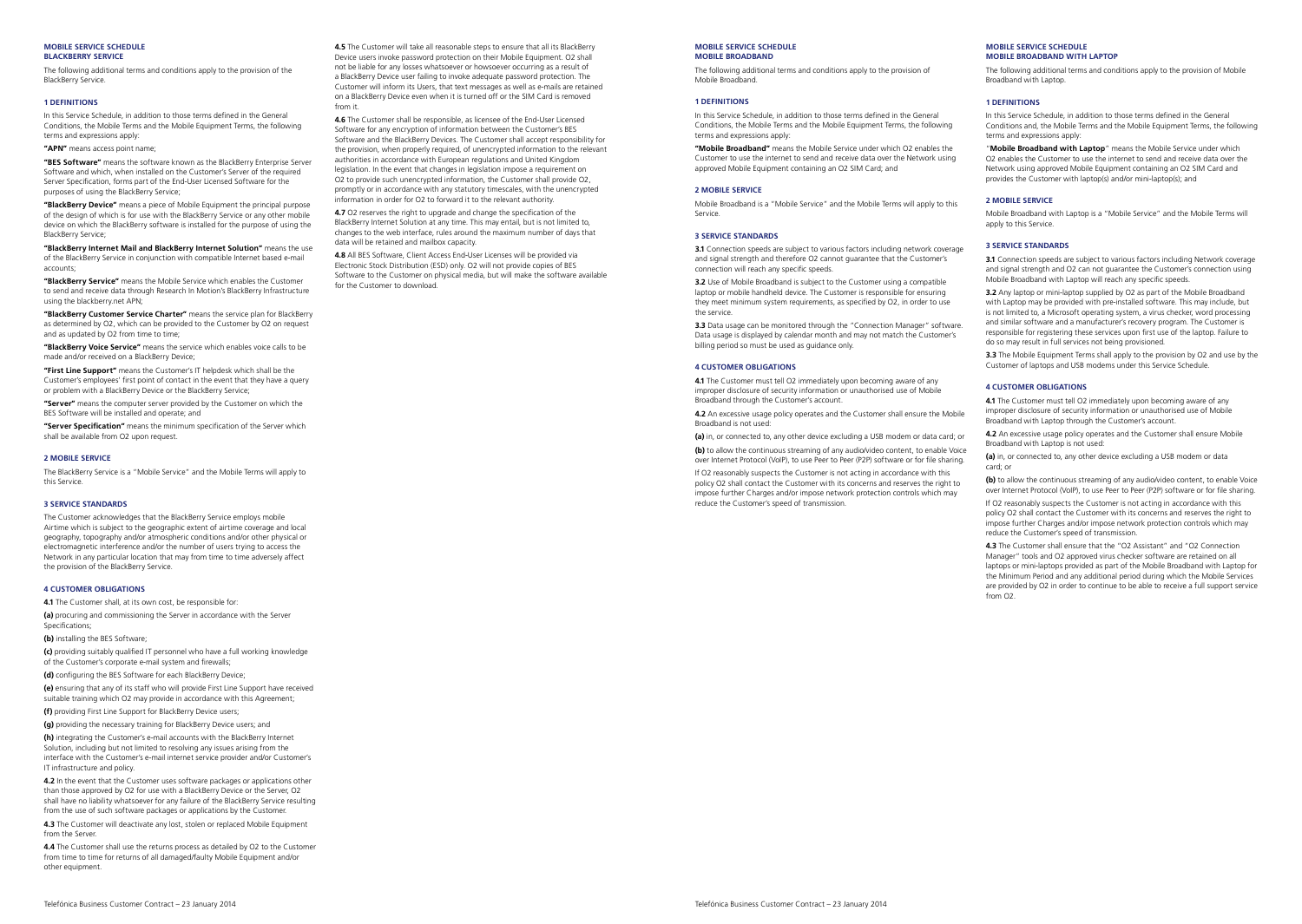## FIXED TERMS

The following additional terms and conditions apply to the provision of the Fixed Services.

## 1 DEFINITIONS

In these Fixed Terms, in addition to the terms defined in the General Conditions, the following terms and expressions apply:

"CPE" means all hardware, software, cabling and related facilities provided by the Customer that is used by the Customer in relation to a Fixed Service;

"Customer Equipment" means hardware, software, cabling and related facilities provided by the Customer and used by the Customer in relation to a to a Fixed Service (but excluding Hardware and O2 Equipment);

"Fixed Services" means those Services identified as a "Fixed Service" in the Service Schedules;

"Fixed Terms" means this document entitled "Fixed Terms";

"Hull Area" means the area defined as the 'Licensed Area' in the licence granted on 30 November 1987 by the Secretary of State under section 7 of the Telecommunications Act 1984 to Kingston upon Hull City Council and Kingston Communications (Hull) plc;

#### "LAN" means local area network

"O2 Equipment" means hardware and other equipment, including Software, which is provided by O2 or O2's suppliers to the Customer under this Agreement;

"O2 Representative" means a representative of O2 and which includes a representative of O2's suppliers;

"Service Level" means the service level(s) for the relevant Fixed Service as set out in the applicable Service Schedule;

"Site" means (where applicable) a physical location at which any O2 Equipment shall be located and/or to which a Fixed Service shall be provided;

"Territory" means the United Kingdom but not including the Hull Area, Isle of Man, Isles of Scilly and the Channel Isles; and

"WAN" means wide area network.

#### 2 AVAILABILITY OF FIXED SERVICES

O2 will provide the Fixed Services in the Territory.

## 3 CHARGES

3.1 The Charges for Fixed Services detailed in the Commercial Schedule are available subject to the Customer fulfilling all of its commitments as set out in this Agreement

3.2 The Charges for Fixed Services may be subject to the results of any survey or investigation of the Site carried out by or on behalf of O2.

## 4 CUSTOMER EQUIPMENT

4.1 The Customer shall ensure that any Customer Equipment:

(a) is technically compatible with the Network and the relevant Fixed Service including, without limitation, conforming to any interface specifications and/or routing protocols specified by or on behalf of O2;

(b) does not harm the Network, O2 Equipment or any equipment belonging to a Third Party;

(c) is connected to the Network and the relevant Fixed Service strictly in accordance with the instructions of O2; and

(d) is used by the Customer strictly in accordance with any legislation. instructions, safety and security procedures, licences and standards.

4.2 If the Customer Equipment does not meet the requirements set out in clause 4.1 of these Fixed Terms, the Customer must immediately disconnect the Customer Equipment from the Network, the O2 Equipment and the Fixed Services. O2 may disconnect the Customer Equipment, at the Customer's expense (providing as much prior notice as reasonably possible to the Customer) in the case of emergency or where the disconnection is required by law.

4.3 Certain elements of the Fixed Services are dependent on the Customer having suitable Customer Equipment available and in the event that the Customer is unable to provide such Customer Equipment, then:

(a) some of the Fixed Services may not function correctly; and

(b) O2 shall have no liability for the Customer's inability to receive those Services.

4.4 If the Customer asks O2 to test the Customer Equipment to make sure that it complies with the relevant standards and any licences applicable to the Customer, the Customer must pay O2 the applicable Charges set out in the O2 Price List.

## 5 SITE PREPARATION, ACCESS AND INSTALLATION

5.1 Where Fixed Services are provided to a Site, the supply of the Fixed Services and any part of them shall be subject to satisfactory results of any survey or other investigation of the Site carried out by or on behalf of O2 that O2 deems necessary in relation to the Site prior to the supply of the Fixed Services.

5.2 O2 may in its sole discretion determine that it may not be able to provide the relevant Fixed Services to certain Sites and O2 reserves the right to:

(a) cancel the element of the Fixed Services that cannot be provided and refund any money that the Customer has paid in respect of that element of the Services but continue the provision of the other elements of the Fixed Services; or (b) cancel all Fixed Services ordered by the Customer and refund any money that

the Customer has paid.

5.3 If O2 Equipment is to be installed at a Site to enable O2 to supply the Fixed Services, the Customer shall (at its own expense), (a) prior to installation:

(i) prepare Sites that comply with O2's reasonable instructions including, without limitation, provide any openings in buildings;

(ii) provide any electricity and telecommunication connection points reasonably required by O2 to install the O2 Equipment; and

(iii) obtain whatever consents or permissions as may be necessary for O2 to locate O2 Equipment on and access the Site, including but not limited to permission for any necessary alterations to buildings or premises, permission to cross land or permission to put the O2 Equipment on property;

(b) following a request from O2, permit an O2 Representative who produces a valid identity card and proof of authorisation from O2 such access to the Sites as is reasonably necessary for O2 to perform maintenance and installation of O2 Equipment and to carry out its obligations in this Agreement, including access to any utilities and power supplies that an O2 Representative may reasonably require;

(c) provide a safe working environment for O2's Representative at the Site;

(d) provide a suitable place and conditions for O2 Equipment in accordance with the relevant installation standards including providing continuous mains electricity supply and connecting points and/or all necessary trunking, conduits and cable trays; and

(e) provide internal cabling between O2 Equipment and any Customer Equipment, as appropriate.

5.4 O2's normal working hours for Site visits are 0800-1700 on Working Days. If the Customer requests and O2 agrees to work outside of these hours, the Customer must pay additional Charges.

5.5 O2 will normally only require access to the Site during the working hours set out in clause 6.4 of these Fixed Terms, but may, on reasonable notice, require the Customer to provide access at other times.

5.6 The Customer will notify O2 immediately if any limitation to reasonable access to the O2 Equipment or Site is likely to occur. O2 may charge the Customer for any costs or expenses incurred as a result of O2 Representatives being unable to access the Site at the agreed time. The Charges may include the payment of Charges for the Services as if they had commenced, irrespective of whether that is the case.

5.7 O2 will not be liable for any breach of this Agreement (including, without limitation, the Service Levels) to the extent that any failure by O2 to perform its obligations is as a result of O2's Representative not being granted access to any Site by the Customer or a failure of the Customer to fulfil its obligations under this Agreement.

5.8 The Customer and O2 agree to look after each other's equipment on the Site. O2 shall have no liability for faults arising in the O2 Equipment or interruption in the provision of Services caused by failures in the power supply, except where such power supply failure is directly caused by O2.

5.9 O2 Representatives will observe the Customer's reasonable Site regulations as previously notified in writing to O2, although O2 will not be liable for any breach of this Agreement arising out of any conflict between any Site regulations and this Agreement.

5.10 O2 Representatives accessing the Customer's premises will comply with all relevant applicable laws relating to health and safety.

5.11 The Customer is responsible for making the Site good after any work undertaken by O2 at the Site, including putting items back and for redecorating. 5.12 This clause 5 shall apply following termination of the Agreement to the

extent required for O2 to disconnect and remove any O2 Equipment from the premises.

## 6 SERVICE LEVELS

6.1 O2 will provide the Fixed Services in accordance with the relevant Service Levels, from the applicable Service Commencement Date.

6.2 The Service Levels set out in a specific Service Schedule apply solely to the Fixed Services covered under that Service Schedule and not any other Services provided under this Agreement.

6.3 In the event that a fixed level of compensation is provided for in relation to a failure to meet a Service Level, such fixed level of compensation will be the sole and exclusive remedy available to the Customer and O2's sole liability for any failure to meet such Service Level. Where O2 has provided a Service Level target only and there is no compensation entitlement specified for a failure to meet the Service Level, O2 will use reasonable endeavours to comply with such Service Levels but such Service Levels are targets only and O2 has no contractual liability for any failure to meet such Service Levels.

6.4 The Customer acknowledges that only those performance measures produced by or on behalf of O2 will be used for assessing O2's performance against the Service Levels.

6.5 Where O2 requests any information from the Customer, a User or a relevant Third Party associated with the Customer or User, the number of whole or part hours taken for the relevant Customer, User or Third Party to provide such information to O2 will be added to the timescales relating to the Service Levels.

6.6 O2 will not be liable for any failure to meet a Service Level if:

(a) the failure by O<sub>2</sub> is due to the Customer's own network or Customer Equipment or any other network (including but not limited to the Internet) or equipment outside the Network;

(b) the Customer is in breach of any part of the Agreement that affects O2's ability to comply with the Service Level;

(c) through no fault of its own or because of circumstances beyond its reasonable control, O2 is unable to carry out any necessary work at, or gain access to the Site or the Customer fails to agree an appointment date or work is aborted;

(d) the Customer and O2 agree a different timescale for performance of a Service Level;

(e) the failure is because reasonable assistance is required by O2 from the Customer, a User or a relevant Third Party associated with the Customer or User and such assistance is not provided within the required timescale, or if not timescale is specified, such assistance is not provided promptly;

(f) through no fault of its own, O2 is unable or is waiting to obtain any necessary parts, permissions or consents required in connection with the performance of a particular Service Level;

(g) the failure is due to a matter outside of O2's reasonable control, including where a fault is caused by the Customer or a Third Party;

(h) the failure is due to an inaccurate order being submitted by the Customer where such inaccuracy materially contributes to the failure by O2;

(i) the failure is due to any suspension of the Services in accordance with clause 13 of the General Conditions

(i) in relation to Fixed Services which require geographic telephone number porting, the failure is due to the application of the geographic number porting process; or

(k) the failure is caused by the presence of an incompatible product or service.

#### 7 PROVIDING THE SERVICES BY NON-STANDARD MEANS

7.1 If O2 would incur unusual or additional costs in providing the Fixed Services to a Site, O2 shall be entitled, on providing written notice to the Customer and with the Customer's agreement, to increase the Charges by the amount of such costs. The Customer may request information specifying the basis for the additional Charges.

7.2 Where, in order to meet the Customer's requirements:

(a) O2 considers it appropriate to provide the Fixed Services, wholly or in part, by non-standard means or at substantially greater expense than O2 normally incurs, so that O2's standard tariffs would be inappropriate; or

(b) at the Customer's request, the Fixed Services are provided at greater expense by reason of the type of materials used, the length, or the manner of installation, than O2 normally incurs,

O2 may determine, in addition to any standard Charges payable, a supplementary Charge in relation to the relevant order for the Fixed Services and O2 will notify the Customer in writing of any such Charge. Where such Charge is notified to the Customer, the Customer may cancel the relevant Fixed Services within 14 days of the written notice.

7.3 A supplementary Charge determined by O2 in accordance with clauses 8.1 and/or 8.2of these Fixed Terms may be in addition to, or instead of, any applicable standard rates of rental and/or other Charges for the Fixed Services.

7.4 Where Fixed Services are provided by non-standard means, O2 may determine in an individual case that it is necessary or appropriate that special terms and conditions will apply in addition to, or instead of, any terms and conditions under this Agreement and O2 will notify the Customer in writing of any such special terms and conditions. Where such special terms and conditions are notified to the Customer, the Customer may cancel the relevant Fixed Services within 14 days of the written notice. If there is any conflict between the special terms and conditions notified in accordance with this clause 8.4 and the Agreement, the special terms and conditions will prevail.

7.5 For the avoidance of doubt, any supplementary Charge or special terms and conditions notified in accordance with this clause will not constitute a variation to this Agreement for the purposes of clause 12 of the General Conditions.

#### 8 FAULT RESPONSE

8.1 Unless provided otherwise in a Service Schedule, O2 shall provide fault response in accordance with such of the options set out in Appendix 1 as is specified as the default response option in the relevant Service Schedule.

8.2 The Customer can request a faster repair service ("Expedite Repair"). Expedite Repair is a service whereby the Customer can request a quicker response/fix than the default response option on a per occasion basis. Charges will apply for Expedite Repair

Telefónica Business Customer Contract – 23 January 2014 Telefónica Business Customer Contract – 23 January 2014

8.3 If the Customer reports a fault and O2 or O2's Representative finds that there is no fault or that the fault was caused by the Customer, the Customer must pay O2 the Charges for any work carried out by or on behalf of O2 in relation to the Customer's fault report at the relevant rate set out in the O2 Price List.

#### 9 O2 SUPPLIERS

9.1 The Customer acknowledges and agrees that O2 may use suppliers to supply the Fixed Services and/or O2 Equipment and carry out O2's obligations. The Customer will give all such reasonable assistance and access to such suppliers as if they were employees of O2.

9.2 The Customer acknowledges and agrees that O2 may use and share the Customer's details (including those of its Users) with O2's suppliers for the purposes of meeting O2's obligations under this Agreement. The Customer acknowledges and agrees that O2's suppliers may contact the Customer directly.

9.3 O2 may, without prejudice to its other rights hereunder, suspend or terminate a Fixed Service if an O2 supplier suspends or terminates the provision of services to O2 and O2 is unable to find a replacement Supplier. O2 will provide as much notice as is reasonably possible.

## 10 OTHER CUSTOMER OBLIGATIONS

101 The Customer must provide and maintain its own LAN and/or WAN and ensure that the LAN protocols and applications it uses will operate satisfactorily over the WAN connections using the Fixed Services.

10.2 The Customer will ensure that is has appropriate security policies, including data archiving, in place.

10.3 Except as expressly set out in this Agreement, O2 will not be required to integrate or interface the Fixed Services with any of the Customer's services, technologies, products or CPE.

#### 11 SUSPENSION OR TERMINATION OF A FIXED SERVICE

the Customer with reasonable notice of such instructions.

11.1 O2 may terminate the supply of a Fixed Service without any liability if the Customer does not agree to vary the Charges in accordance with clause 7.1 of these Fixed Terms.

## 12 NUMBERS AND CODES

12.1 O2 may allocate the Customer numbers, IP addresses and/or other codes required for the Fixed Services ("Allocated Numbers") in accordance with the Service Schedules. The Customer shall not sell or transfer any Allocated Numbers to anyone else or agree to or try to do so.

12.2 Nothing in this Agreement shall be construed as to transfer from O2 to the Customer ownership of any Allocated Numbers or to grant the Customer the right to sell or dispose of any Allocated Numbers and all rights in such Allocated Numbers belong to O2 or its licensors. All the Customer's rights to use the Allocated Numbers will cease upon termination of the relevant Fixed Service upon which the Allocated Numbers will revert to O2 or its licensors.

12.3 The Customer acknowledges that O2 may change the numbers, IP addresses or other codes it has allocated to the Customer. O2 shall (where reasonably practicable) provide the Customer with reasonable notice of such a change. 12.4 The Customer will comply with any and all instructions for use of any number, IP address or other code issued by the Third Party provider of that number, IP address or other code. O2 shall (where reasonably practicable) provide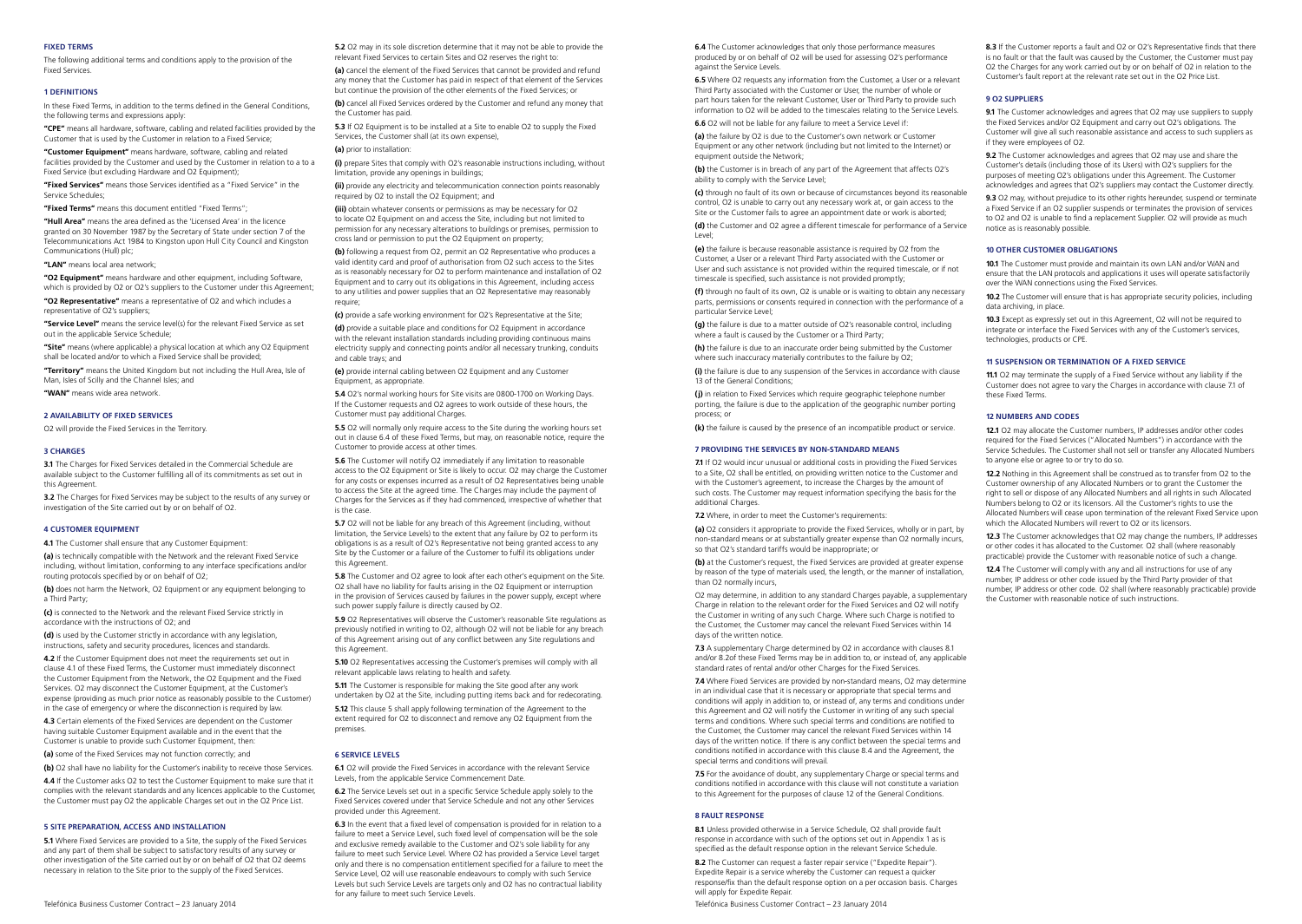| Level 2 |                                                                                                                                         |                                                                                                                                                                                                                                                                                                                                                                                                                                                                   |
|---------|-----------------------------------------------------------------------------------------------------------------------------------------|-------------------------------------------------------------------------------------------------------------------------------------------------------------------------------------------------------------------------------------------------------------------------------------------------------------------------------------------------------------------------------------------------------------------------------------------------------------------|
|         | <b>Working hours</b>                                                                                                                    | <b>Fault reporting</b>                                                                                                                                                                                                                                                                                                                                                                                                                                            |
|         | The working hours for this<br>fault response level are 8.00am<br>to 6.00pm Monday-Saturday<br>excluding UK public and bank<br>holidays. | Faults may nevertheless be reported<br>24 hours a day, 7 days a week<br>(including UK public and bank<br>holidays). Where a fault is reported<br>outside of the working hours for this<br>fault response level, the fault will<br>be treated as if it has been reported<br>at the commencement of the next<br>working hour for this fault response<br>level. Work will normally only be<br>carried out during the working hours<br>for this fault response level. |

| Level 3                                                                                                                                                                  |                                                                                                                                                                                                                                                                                                                                                                                                                                                                                                           |
|--------------------------------------------------------------------------------------------------------------------------------------------------------------------------|-----------------------------------------------------------------------------------------------------------------------------------------------------------------------------------------------------------------------------------------------------------------------------------------------------------------------------------------------------------------------------------------------------------------------------------------------------------------------------------------------------------|
| <b>Working hours</b>                                                                                                                                                     | <b>Fault reporting</b>                                                                                                                                                                                                                                                                                                                                                                                                                                                                                    |
| The working hours for this fault<br>response level are 7.00am to<br>9.00pm Monday-Friday and<br>8.00am to 6.00pm Saturday,<br>Sunday and UK public and<br>bank holidays. | Faults may nevertheless be reported<br>24 hours a day, 7 days a week<br>(including UK public and bank<br>holidays). Where a fault is reported<br>outside of the working hours for this<br>fault response level, the fault will<br>be treated as if it has been reported<br>at the commencement of the next<br>working hour for this fault response<br>level (including public and bank<br>holidays). Work will normally only be<br>carried out during the working hours<br>for this fault response level. |

Level 4

The working hours for this fault response level are 24 hours a day Monday–Sunday including UK public and bank holidays.

| Peak                                                                                        |                                                                                                                                                                                                                                                                                                                                                                                                           |
|---------------------------------------------------------------------------------------------|-----------------------------------------------------------------------------------------------------------------------------------------------------------------------------------------------------------------------------------------------------------------------------------------------------------------------------------------------------------------------------------------------------------|
| <b>Working hours</b>                                                                        | <b>Fault reporting</b>                                                                                                                                                                                                                                                                                                                                                                                    |
| The working hours for this fault<br>response level are 8.00am to<br>5.00pm on Working Days. | Faults may nevertheless be reported<br>24 hours a day, 7 days a week<br>(including public and bank holidays).<br>Where a fault is reported outside<br>of the working hours for this fault<br>response level, the fault will be<br>treated as if it has been reported at<br>8.00am on the next Working Day.<br>Work will only be carried out during<br>the working hours for this fault<br>response level. |

| Peak Plus                                                                                                                                    |                                                                                                                                                                                                                                                                                                                                                                                                                                                             |  |
|----------------------------------------------------------------------------------------------------------------------------------------------|-------------------------------------------------------------------------------------------------------------------------------------------------------------------------------------------------------------------------------------------------------------------------------------------------------------------------------------------------------------------------------------------------------------------------------------------------------------|--|
| <b>Working hours</b>                                                                                                                         | <b>Fault reporting</b>                                                                                                                                                                                                                                                                                                                                                                                                                                      |  |
| The working hours for this<br>fault response level are 8.00am<br>to 5.00pm on Monday to<br>Saturday (excluding public and<br>bank holidays). | Faults may nevertheless be reported<br>24 hours a day, 7 days a week<br>(including public and bank holidays).<br>Where a fault is reported outside<br>of the working hours for this fault<br>response level, the fault will be<br>treated as if it has been reported at<br>8.00am on the next day (excluding<br>Sundays, public and bank holidays).<br>Work will normally only be carried<br>out during the working hours for this<br>fault response level. |  |

## Anytime

This fault response level operates 24 hours a day, 7 days per week including public and bank holidays. O2 will respond within 4 hours of receipt of a fault report.

#### FIXED SERVICE SCHEDULE LANDLINE SERVICE

The following additional terms and conditions apply to the provision of the Landline Service.

## 1 DEFINITIONS

In this Service Schedule, in addition to those terms defined in the General Conditions and the Fixed Terms the following terms and expressions apply: "Another Service Provider" means a provider of telecommunications services, other than O2 within the United Kingdom;

"Calls Service" means the outbound calling service that supports direct dial voice calls to geographic numbers, mobile numbers, non geographic numbers, premium rate numbers, international direct dial numbers, the emergency services and the operator. This service does not support other types of communication, including, but not limited to, transfers of GSM data, wifi data, SMS, MMS and GPRS;

"Failure of the Landline Service" means the continuous total loss of the ability to use the Landline Service;

"Landline Bolt Ons" means such other services as may be provided by O2 on the Landline Service, including but not limited to call management services;

"Landline Service" means the service described in paragraph 2; "Multi-line Landline" means a multi-line analogue installation that terminates

on a line box or a NTTP (network telephony terminating point). It comprises of a main line and up to 199 auxiliary lines with a single number;

"PSTN" means a public switched telephone network being the international telephone system based on copper wires, which carry analogue voice data; and

"Single Landline" means a single analogue line that terminates on a line box or a NTTP (network telephony terminating point).

## 2 LANDLINE SERVICE

2.1 The Landline Service consists of the provision of: (a) a Single Landline or a Multi Line Landline; and

## (b) the Calls Service.

2.2 The Landline Service is provided using premium landlines. At the Customer's request, O2 will arrange for directory enquiry entries and entries in the relevant BT residential directory or relevant BT business directory for premium landline. 2.3 The Customer shall not have a carrier pre-select service with Another Service Provider in conjunction with the Landline Service. The Landline Service will not be available to the Customer where the Customer has an existing carrier pre-select service.

#### 3 FIXED SERVICE

The Landline Service is a "Fixed Service" and the Fixed Terms will apply to this Service.

## 4 CALL CHARGES

4.1 Unless otherwise stated in the Commercial Schedule or the O2 Price List, the following apply to calls made using the Calls Service:

(a) call prices are quoted by the minute and are priced based on duration. destination and time of day;

(b) the duration of each call shall be measured to the nearest hundredth of a second, i.e. Hr: Min: Sec: 1/100Sec (00:05:32.23)

(c) the cost of an individual call is rounded down to the nearest deci-pence (i.e. 0.1p or £0.001), with the final bill total rounded to the nearest penny

(d) each call shall be charged excluding VAT, based on the duration, the ex VAT cost of each call is then calculated and the result rounded up to the nearest penny. VAT is then added where applicable to the total of all charges on the Customer's invoice;

(e) peak rate call Charges apply from 07:00 to 19:00, Monday to Friday; (f) evening rate call Charges apply from 00:00 to 07:00 and 19:00 to 23:59, Monday to Friday;

(g) weekend rate call Charges apply from 00:00 Saturday to 23:59 Sunday; (h) calls are subject to a minimum Charge as detailed in the O2 Price List.

## 5 LANDLINE BOLT ONS

5.1 The Landline Bolt Ons are set out in the Appendix to this Service Schedule. Further description of these Landline Bolt Ons can be found on the O2 Price List. 5.2 Some Landline Bolt Ons are not available in conjunction with other Landline Bolt Ons.

5.3 The availability of Landline Bolt Ons is dependant on the telephone exchange type which serves the User.

## 6 NUMBERS

6.1 O2 will allocate to the Customer a telephone number for the Landline Service. Unless otherwise agreed by the parties, the allocated number will be the next available number in the number range.

6.2 Where the Customer wants to retain its existing telephone number and such number is not connected to the Network, additional migration work may be required. The Customer will provide O2 with any information required by O2. O2 will have no responsibility for any delays (including for any liability for failure to meet Service Levels) in the commencement of the Landline Service due to delay caused by the migration of the Customer's existing telephone number.

#### 7 CPE

CPE can only be connected to the Network for the Landline Service using a BT main telephone socket or approved connection point.

## 8 FAULT RESPONSE

The default fault response option for the Landline Service is Level 2.

#### 9 TERMINATION OF THE LANDLINE SERVICE

9.1 Where O2's supplier receives a valid order which relates to the line on which the Landline Service is provided from another telecommunications provider:

(a) the Customer will be deemed to have provided notice of termination of a Landline Service in accordance with clause 14.1 of the General Conditions with the exception that the 30 days' notice set out in clause 14.1 of the General Conditions may not apply; and

(b) O2 will terminate the Landline Service in accordance with the standard industry practices.

## 10 SERVICE LEVELS - TARGETS

#### New installation

10.1 O2 will aim to install new Landline Services in accordance with the target Service Levels set out below:

| <b>New Installations</b> | <b>Target Service Level from O2's</b><br>acceptance of an order (Working Days) |
|--------------------------|--------------------------------------------------------------------------------|
| Landline Service         | $4 - 22$                                                                       |

10.2 O2 will have all new supply orders completed and available for use by midnight on the date notified to the Customer by O2 or on a later date agreed by both parties.

## Transfer orders

10.3 O2 will have all transfer orders completed and available to use by midnight on the date notified to the Customer by O2 or on a later date agreed by both parties.

## Fault Response

10.4 O2 will clear a Failure of the Landline Service:

(a) if the Customer has chosen the Level 2 fault response option, by the later of: (i) 23.59 hours on the day (excluding Sundays, UK public and bank holidays) following the day on which the fault is treated as being reported in accordance with the Level 2 fault response; and

(ii) 23.59 hours on the appointment date agreed by both parties;

(b) if the Customer has chosen the Level 3 fault response option, by the later of:

(i) 23.59 hours on the same day if the fault is treated as being reported in accordance with the Level 3 fault response on or before 12.59 hours; or no later than 12.59 hours on the next day if the fault is reported after 12.59 hours but within the working hours for the Level 3 fault response; and

(ii) 23.59 hours on the appointment date agreed by both parties;

(c) if the Customer has chosen the Level 4 fault response option, by the later of: (i) 6 hours from the fault report being received by O2; or

(ii) 23.59 hours on the appointment date agreed by both parties.

## 11 SERVICE LEVELS - COMPENSATION

## New installation

11.1 Subject to clause 11.5 of this Service Schedule, if O2 fails to meet its commitments set out in clause 9.2 of this Service Schedule, then for each day or part day O2 is late in meeting such commitments, subject to any limitation set out in this Agreement, the Customer shall be entitled to an amount equal to one month's rental Charge per affected Landline Service.

## Transfer orders

11.2 Subject to clause 11.5 of this Service Schedule, if O2 fails to meet its commitments set out in clause 9.3 of this Service Schedule, then for each day or part day O2 is late in meeting such commitments, subject to any limitation set out in this Agreement, the Customer shall be entitled to an amount equal to one month's rental Charge per affected Landline Service.

## Fault response

11.3 Subject to clause 11.5 of this Service Schedule, if O2 fails to meet its commitments set out in clause 9.4 of this Service Schedule, then for each day or part day O2 is late in clearing a Failure of the Landline Service, subject to any limitation set out in this Agreement, the Customer shall be entitled to an amount equal to one month's rental Charge per affected Landline Service.

## Compensation payments

11.4 O2 will compensate the Customer proactively should it be liable to pay compensation in accordance with this paragraph 11. Any such payment will be credited to the Customer's invoice unless the Landline Service has been terminated, in which case a payment will be made.

## Limit on compensation

11.5 The maximum compensation payable under this clause 11 of this Service Schedule for any one failure shall be limited to 60 full days per affected Landline Service.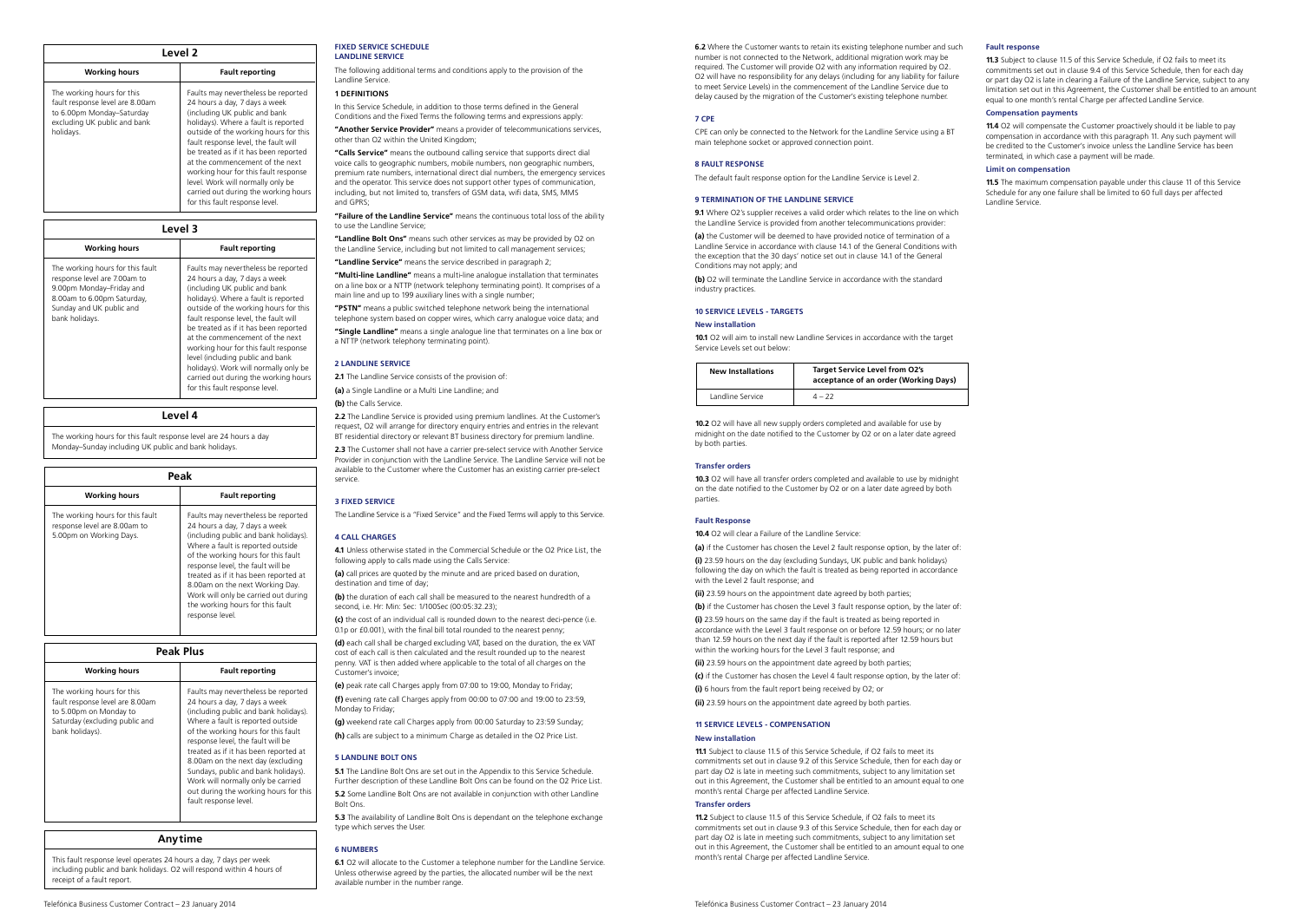#### APPENDIX LANDLINE BOLT ONS

The following Landline Bolt Ons are pre-provisioned on the Landline Service

| <b>Landline Bolt Ons</b>                  | <b>Single Line</b> | Multi Line<br>(First Line) | Multi Line<br>(Aux Line) |
|-------------------------------------------|--------------------|----------------------------|--------------------------|
| 1471 and Call Return                      | Υ                  | N                          | Ν                        |
| Reminder Call                             | Y                  | N                          | N                        |
| Ring Back                                 | Υ                  | N                          | Ν                        |
| Three Way Calling                         | Υ                  | N                          | Ν                        |
| Withold Number '141'                      | Y                  | Υ                          | Υ                        |
| Caller Display                            | Y                  | Υ                          | As per first line        |
| Selective Call Barring<br>(O2 Controlled) | Υ                  | Υ                          | Υ                        |
| Call Diversion<br>(Customer Controlled)   | Υ                  | Υ                          | As per first line        |
| Call Minder Custom                        | Y                  | Y                          | As per first line        |
| Call Sign                                 | Υ                  | Ν                          | Ν                        |
| Call Waiting                              | Υ                  | N                          | Ν                        |
| Smart Divert                              | Y                  | Υ                          | As per first line        |

The following Landline Bolt Ons are non-standard Landline Bolt Ons that can be provisioned on the Landline Service

#### FIXED SERVICE SCHEDULE ISDN 2 SERVICE

The following additional terms and conditions apply to the provision of the ISDN 2 Service.

#### 1 DEFINITIONS

In this Service Schedule, in addition to those terms defined in the General Conditions and the Fixed Terms the following terms and expressions apply:

"Another Service Provider" means a provider of telecommunications services, other than O2 within the United Kingdom;

"Calls Service" means the outbound calling service that supports direct dial voice calls to geographic numbers, mobile numbers, non geographic numbers, premium rate numbers, international direct dial numbers, the emergency services and the operator. This service does not support other types of communication, including, but not limited to, transfers of GSM data, wifi data, SMS, MMS and GPRS;

"Failure of the ISDN 2 Service" means the continuous total loss of the ability to use the ISDN 2 Service;

"ISDN 2 Bolt Ons" means such other services as may be provided by O2 on the ISDN 2 Service, including but not limited to call management services;

"ISDN Line" means an integrated services digital network telephone line; and "ISDN 2 Service" means the service described in paragraph 2.

#### 2 THE ISDN 2 SERVICE

2.1 The ISDN 2 Service comprises:

(a) an ISDN Line with two x 64Kbits channels for inbound and outbound voice and data services and one x 16Kbits channel for signalling; and

## (b) the Calls Service.

2.2 There are two variants of the ISDN 2 Service available:

(a) ISDN2e standard – ISDN2e standard is configured as point-to-multipoint (no T-ref) installation so that it can support multi-subscriber numbers; and

(b) ISDN2e system – ISDN2e system allows more than one ISDN2e standard to be linked together to create a multi-line installation with 4,6,8 etc. channels. ISDN2e system is configured as point-to-point (T-ref) installation so that it can support DDIs.

2.3 The signalling for the ISDN 2 Service conforms to ETSI ISDN2e standard for connection to approved equipment.

2.4 The ISDN Line terminates at the network terminating point.

2.5 The Customer shall not have a carrier pre-select service with Another Service Provider in conjunction with the ISDN 2 Service. The ISDN 2 Service will not be available to the Customer where the Customer has an existing carrier pre-select service.

## 3 FIXED SERVICES

The ISDN 2 Service is a "Fixed Service" and the Fixed Terms will apply to this Service.

## 4 AVAILABILITY

4.1 The ISDN 2 Service is not available on:

- (a) the following BT services:
- (i) FeatureNet;
- (ii) Light User;
- (iii) Analogue DDI;
- (iv) BT Basic;
- (v) BT Payphone lines;

(vi) switched multimegabit data service (SMDS) products;

- (vii) VPN FeatureNet services; (b) private circuits; and
- (c) other services as may be identified by O2 from time to time.

#### 5 ISDN 2 BOLT ONS

5.1 The ISDN 2 Bolt Ons are set out in the Appendix to this Service Schedule. Further description of these ISDN 2 Bolt Ons can be found on the O2 Price List. 5.2 Some ISDN 2 Bolt Ons are not available in conjunction with other ISDN 2 Bolt Ons.

5.3 The availability of the ISDN 2 Bolt Ons is dependant on the telephone exchange type which serves the User.

## 6 NUMBERS

6.1 O2 will allocate the Customer numbers for each ISDN Line. These will be the next available numbers in the number range and the Customer can not request a memorable number.

6.2 ISDN2e standard can have up to 10 MSNs (Multi Subscriber Numbers) associated.

6.3 ISDN2e system supports up to 5 DDI ranges. All numbers in all ranges will have the same service profile for ISDN2e system.

6.4 A Single number DDI (SNDDI) is provided as an individual number DDI range. A maximum of 5 SNDDI – which includes the main number - can be provided on an ISDN2e system.

6.5 Where the Customer wants to retain its existing telephone number and such number is not connected to the Network, additional migration work may be required. The Customer will provide O2 with any information required by O2 and O2 will have no responsibility for any delays in the commencement of the Services due to delay caused by the migration of the Customer's existing telephone number (including for any liability for failure to meet Service Levels).

6.6 At the Customer's request, O2 will arrange for the Customer's telephone number to be included within directory enquires and in the relevant BT telephone book for the area.

## 7 CPE

7.1 CPE can only be connected to the Network for the ISDN 2 Service using an approved connection point.

7.2 CPE that does not conform cannot be plugged directly into the ISDN Line and will need to be connected via an ISDN 2 terminal adapter.

#### 8 FAULT RESPONSE

8.1 The default fault response option for the ISDN 2 Service is Level 2.

## **9 TERMINATION OF THE ISDN 2 SERVICE**

9.1 Where O2's supplier receives a valid order which relates to the line on which the ISDN 2 Service is provided from another telecommunications provider: 9.1.1 the Customer will be deemed to have provided notice of termination of

the ISDN 2 Service in accordance with clause 14.1 of the General Conditions with the exception that the 30 days' notice set out in clause 14.1 of the General Conditions may not apply; and

9.1.2 O2 will terminate the ISDN 2 Service in accordance with the standard industry practices.

## 10 SERVICE LEVEL TARGETS

## Provision new installation

10.1 O2 will aim to install new ISDN 2 Services in accordance with the target Service Levels set out below:

| <b>New Installations</b> | <b>Target Service Level from O2's</b><br>acceptance of an order (Working Days) |
|--------------------------|--------------------------------------------------------------------------------|
| ISDN <sub>2</sub>        | $7 - 22$                                                                       |

10.2 O2 will have all provision new supply orders completed and available for use by midnight on the date notified to the Customer by O2 or on a later date agreed by both parties.

#### Provision transfer orders

10.3 O2 will have all provision transfer orders completed and available to use by midnight on the date notified to the Customer by O2 or on a later date agreed by both parties.

## Fault Response

10.4 O2 will clear a Failure of the ISDN 2 Service:

(a) if the Customer has Level 2 fault response, by the later of:

(i) 23.59 hours on the day (excluding Sundays, UK public and bank holidays) following the day on which the fault is treated as being reported in accordance with the Level 2 fault response; and

(ii) 23.59 hours on the appointment date agreed by both parties;

(b) if the Customer has Level 3 fault response, by the later of:

(i) 23.59 hours on the same day if the fault is treated as being reported in accordance with the Level 3 fault response on or before 12.59 hours; or no later than 12.59 hours on the next day if the fault is reported after 12.59 hours but within the working hours for the Level 3 fault response; and

- (ii) 23.59 hours on the appointment date agreed by both parties;
- (c) if the Customer has Level 4 fault response, by the later of:
- (i) 6 hours from the fault report being received by O2; or
- (ii) 23.59 hours on the appointment date agreed by both parties.

## 11 SERVICE LEVELS COMPENSATION

If O2 fails to supply the ISDN 2 Service by the Target Delivery Date in accordance with paragraphs 10.2 and 10.3, the Customer shall be entitled to an amount equal to one month's line rental charge per affected ISDN 2 Line.

## **APPENDIX** ISDN 2 BOLT ONS

The following ISDN 2 Bolt Ons are standard ISDN 2 Bolt Ons that can be provisioned on the ISDN 2 Service

| <b>ISDN Bolt On</b>                          | <b>ISDN2e Standard</b> | <b>ISDN2e System</b> |
|----------------------------------------------|------------------------|----------------------|
| Multi Subscriber<br>Numbering - MSN          | Υ                      | N                    |
| DDI (Direct Dial In)                         | N                      | Υ                    |
| SNDDI (Single Number<br>Direct Dial In)      | N                      | Υ                    |
| Call Forwarding<br>(Customer Controlled)     | Y                      | Υ                    |
| Call Forwarding<br>(O2 Controlled)           | Y                      | Y                    |
| Calling Line Identity<br>Presentation (CLIP) | Y                      | Y                    |
| Calling Line Identity<br>Restriction (CLIR)  | Y                      | Y                    |
| Call Waiting and<br>Call Hold                | Y                      | N                    |
| Call Deflection                              | Υ                      | Y                    |
| Presentation Number                          | Υ                      | Υ                    |
| Permanent Call Barring<br>(O2 Controlled)    | Υ                      | Y                    |
| Sub Addressing<br>$-20$ Octet                | Υ                      | Y                    |
| Selective Call Barring<br>(O2 Controlled)    | Υ                      | Υ                    |

The following ISDN 2 Bolt Ons are non-standard ISDN 2 Bolt Ons that can be provisioned on the ISDN 2 Service

| <b>ISDN Bolt On</b>                            | <b>ISDN2e Standard</b> | <b>ISDN2e System</b> |
|------------------------------------------------|------------------------|----------------------|
| Anonymous Call Reject<br>(ACR)                 | Y                      | Υ                    |
| Connected Line Identity<br>Presentation (COLP) | Y                      | Υ                    |
| Connected Line Identity<br>Restriction (COLR)  | Υ                      | Υ                    |
| Digits to Switch                               | Y                      | Y                    |
| <b>Terminal Portability</b>                    | Y                      | N                    |
| Caller Redirect                                | Y                      | ٧                    |
| Busy Out Line (BOL)                            | Y                      | Y                    |
| Temporary Call<br>Diversion (TCD)              | Υ                      | Υ                    |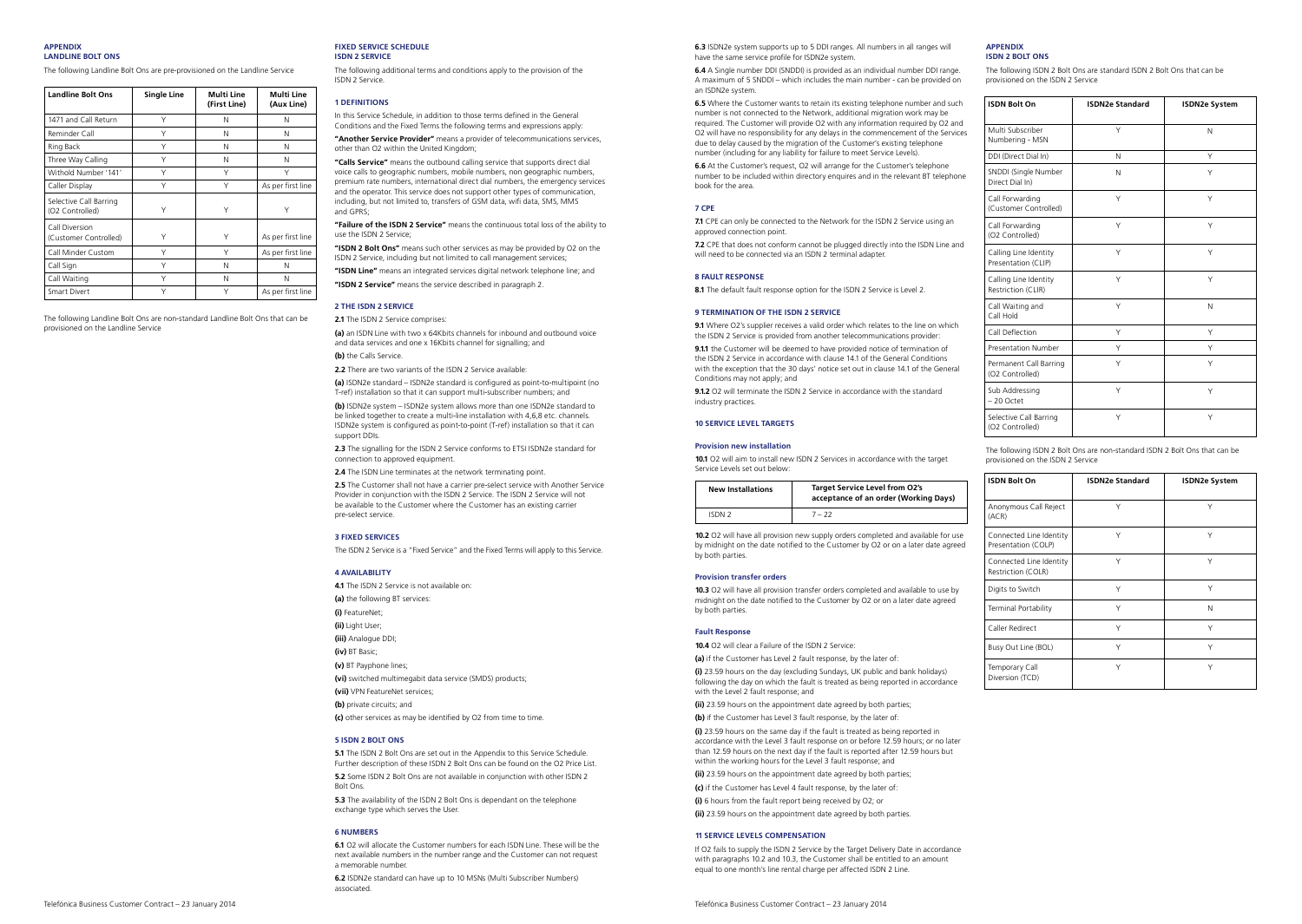#### FIXED SERVICE SCHEDULE ISDN 30 SERVICE

The following additional terms and conditions apply to the provision of the ISDN 30 Service.

#### 1 DEFINITIONS

In this Service Schedule, in addition to those terms defined in the General Conditions and the Fixed Terms the following additional terms and expressions apply:

"Another Service Provider" means a provider of telecommunications services, other than 02 within the United Kingdom

"Calls Service" means the outbound calling service that supports direct dial voice calls to geographic numbers, mobile numbers, non geographic numbers, premium rate numbers, international direct dial numbers, the emergency services and the operator. This service does not support other types of communication, including, but not limited to, transfers of GSM data, wifi data, SMS, MMS and GPRS;

"Failure of the ISDN 30 Service" means the continuous total loss of the ability to use the ISDN 30 Service; "ISDN 30 Bolt Ons" means such other services as may be provided by O2 on the

ISDN Line, including but not limited to call management services; "ISDN Line" means an integrated services digital network telephone line; and

"ISDN 30 Service" means the service described in paragraph 2.

#### 2 THE ISDN 30 SERVICE

2.1 The ISDN 30 Service comprises:

(a) an ISDN Line with up to 30 x 64 Kbits channels for inbound and outbound voice and data services and 2 x 64 Kbits channel for signalling and maintenance; and

(b) the Calls Service.

2.2 There are two variants of the ISDN 30 Service

(a) ISDN30e - ISDN30e terminates at a G704 (RJ45) interface for connection to the Customer's ISPBX or other equipment; and

(b) ISDN30 DASS - ISDN30 DASS terminates at a G703 interface for connection to the Customer's ISPBX or other equipment.

2.3 The signalling for the ISDN 30 Service conforms to ETSI Q.931 standard for ISDN30e and DASS2 (Digital Access Signalling System Number 2) for ISDN30 DASS for connection to approved equipment.

2.4 The ISDN 30 Service supports up to 5 DDI ranges. All numbers in all ranges will have the same service profile for ISDN30e, where as ISDN DASS can have different service profiles on different channels.

2.5 A Single number DDI (SNDDI) is provided as an individual number DDI range. A maximum of 5 SNDDI – which includes the main number - can be provided on an ISDN30e. SNDDI is not supported from ISDN30 DASS.

2.6 The Customer shall not have a carrier pre-select service with Another Service Provider in conjunction with the ISDN 30 Service. The ISDN 30 Service will not be available to the Customer where the Customer has an existing carrier pre-select service.

#### 3 FIXED SERVICES

The ISDN 30 Service is a "Fixed Service" and the Fixed Terms will apply to this Service.

## 4 AVAILABILITY

4.1 The ISDN 30 Service is not available on: (a) the following BT services: (i) FeatureNet; (ii) Light User; (iii) Analogue DDI; (iv) BT Basic; (v) BT Payphone lines; (vi) switched multimegabit data service (SMDS) products; (vii) VPN FeatureNet services; (b) private circuits; and (c) such other services as may be identified by O2 from time to time.

## 5 ISDN 30 BOLT ONS

5.1 The ISDN 30 Bolt Ons are set out in the Annendix to this Service Schedule. Further description of these ISDN 30 Bolt Ons can be found on the O2 Price List. 5.2 Some ISDN 30 Bolt Ons are not available in conjunction with other ISDN 30 Bolt Ons.

5.3 The availability of the ISDN 30 Bolt Ons is dependent on the telephone exchange type which serves the User

#### Telefónica Business Customer Contract – 23 January 2014 Telefónica Business Customer Contract – 23 January 2014

## 6 NUMBERS

6.1 O2 will allocate the Customer numbers for each ISDN Line. These will be the next available numbers in the number range and the Customer can not request memorable numbers. Up to 5 DDI ranges can be provided for each ISDN Line.

6.2 Where the Customer wants to retain its existing telephone number and such number is not connected to the Network, additional migration work may be required. The Customer will provide O2 with any information required by O2 and O2 will have no responsibility for any delays in the commencement of the Services due to delay caused by the migration of the Customer's existing telephone number (including any liability for failure to meet Service Levels).

6.3 At the Customer's request, O2 will arrange for the Customer's phone number to be included within directory enquires and in the relevant BT telephone book for the area.

#### 7 CPE

CPE can only be connected to the Network for the ISDN 30 Service using an approved connection point.

## 8 FAULT RESPONSE

8.1 The default fault response option for the ISDN 30 Service is Level 2.

## 9 TERMINATION OF THE ISDN 30 SERVICE

9.1 Where O2's supplier receives a valid order which relates to the line on which the ISDN 30 Service is provided from another telecommunications provider:

(a) the Customer will be deemed to have provided notice of termination of the ISDN 30 Service in accordance with clause 14.1 of the General Conditions with the exception that the 30 days' notice set out in clause 14.1 of the General Conditions may not apply; and

(b) O2 will terminate the ISDN 30 Service in accordance with the standard industry practices.

## 10 SERVICE LEVEL TARGETS

#### Provision new installation

10.1 O2 will aim to install new ISDN 30 Services in accordance with the target Service Levels set out below:

| <b>New Installations</b> | <b>Target Service Level from O2's</b><br>acceptance of an order (Working Days) |
|--------------------------|--------------------------------------------------------------------------------|
| ISDN 30                  |                                                                                |

10.2 O2 will have all provision new supply orders completed and available for use by midnight on the date notified to the Customer by O2 or on a later date agreed by both parties.

#### Provision transfer orders

10.3 O2 will have all provision transfer orders completed and available to use by midnight on the date notified to the Customer by O2 or on a later date agreed by both parties.

## Fault response

10.4 O2 will clear a Failure of the ISDN 30 Service

(a) if the Customer has Level 2 fault response, by the later of

(i) 23.59 hours on the day (excluding Sundays, UK public and bank holidays) following the day on which the fault is treated as being reported in accordance with the Level 2 fault response; and

(ii) 23.59 hours on the appointment date agreed by both parties; (b) if the Customer has Level 3 fault response, by the later of:

(i) 23.59 hours on the same day if the fault is treated as being reported in accordance with the Level 3 fault response on or before 12.59 hours; or no later than 12.59 hours on the next day if the fault is reported after 12.59 hours but within the working hours for the Level 3 fault response; and

(ii) 23.59 hours on the appointment date agreed by both parties;

(c) if the Customer has Level 4 fault response, by the later of: (i) 6 hours from the fault report being received by O2; or

(ii) 23.59 hours on the appointment date agreed by both parties.

#### 11 SERVICE LEVELS - COMPENSATION

If O2 fails to supply the ISDN 30 Service by the Target Delivery Date in accordance with paragraphs 10.2 and 10.3, the Customer shall be entitled to an amount equal to one month's rental charge per channel per affected channel, excluding any additional services.

#### **APPENDIX** ISDN 30 BOLT ONS

The following ISDN 30 Bolt Ons are standard ISDN 30 Bolt Ons that can be provisioned on the ISDN 30 Service

| ISDN30 Bolt On                                    | ISDN30e | <b>ISDN30e DASS</b> |
|---------------------------------------------------|---------|---------------------|
| Call Forwarding<br>(O2 Controlled)                | Υ       | N                   |
| Calling Line Identity<br>Presentation (CLIP)      | ٧       | Υ                   |
| Calling Line Identity<br>Restriction (CLIR)       | Υ       | Υ                   |
| Call Deflection                                   | Υ       | N                   |
| Permanent Call Barring<br>(Telefónica Controlled) | Y       | Υ                   |
| Presentation Number                               | Y       | Y                   |
| Selective Call Barring<br>(O2 Controlled)         | Υ       | Υ                   |
| Sub Addressing<br>$-6$ Octet                      | N       | Y                   |
| Sub Addressing<br>$-20$ Octet                     | Y       | N                   |

The following ISDN 30 Bolt Ons are non-standard ISDN 30 Bolt Ons that can be provisioned on the ISDN 30 Service

| ISDN30 Bolt On                                    | ISDN30e | <b>ISDN30 DASS</b> |
|---------------------------------------------------|---------|--------------------|
| Anonymous Call Reject<br>(ACR)                    | Υ       | Υ                  |
| Call Barring<br>(Customer Controlled)             | N       | Υ                  |
| Call Barring - Indirect Access<br>(O2 Controlled) | Υ       | Υ                  |
| Call Diversion<br>(O2 Controlled)                 | Y       | Υ                  |
| Call Diversion<br>(Customer Controlled)           | Y       | N                  |
| Call Forwarding<br>(Customer Controlled)          | Y       | Y                  |
| Channel Busy<br>(Controlled Controlled)           | N       | Y                  |
| Connected Line Identity<br>Presentation (COLP)    | Y       | N                  |
| Connected Line Identity<br>Restriction (COLR)     | v       | Y                  |
| Caller Redirect                                   | Υ       | Υ                  |
| Temporary Call Division<br>(TCD)                  | Υ       | Y                  |

#### FIXED SERVICE SCHEDULE CALLS ONLY SERVICE

The following additional terms and conditions apply to the provision of the Calls Only Service.

#### 1 DEFINITIONS

In this Service Schedule, in addition to those terms defined in the General Conditions and the Fixed Terms the following terms and expressions apply:

"Another Service Provider" means a provider of telecommunications services, other than O2 within the United Kingdom; and

"Calls Only Service" means the service described in paragraph 2.

## 2 CALLS ONLY SERVICE

2.1 The Calls Only Service is an outbound calling service that allows customers to make direct dialled calls both in the United Kingdom and overseas.

2.2 The Calls Only Service supports voice calls to UK geographic numbers, mobile numbers, non-geographic numbers, premium rate numbers, international direct dial numbers, the emergency services and the operator. The Calls Only Service does not support other types of communication, including, but not limited to, transfers of GSM data, wifi data, SMS, MMS and GPRS.

## 3 FIXED SERVICE

The Calls Only Service is a "Fixed Service" and the Fixed Terms will apply to this Service.

## 4 AVAILABILITY

4.1 The Customer must have and maintain a fixed line with another operator, which is maintained by BT. If the line is provided by Another Service Provider that is not BT, then the Customer will need to ensure that the existing operator has not barred another operator from taking a "calls only" service.

| 4.2 The Calls Only Service is not available on:                    |
|--------------------------------------------------------------------|
| (a) the following BT services:                                     |
| (i) Bill Direct:                                                   |
| (ii) FeatureNet:                                                   |
| (iii) FeatureLine: and                                             |
| (iv) Low User Scheme:                                              |
| (v) BT In-contact Plus:                                            |
| (vi) temporarily out of service lines;                             |
| (vii) outgoing calls barred lines; and                             |
| (viii) other services as may be identified by O2 from time to time |

## 5 USE OF CALLS ONLY SERVICE

5.1 The Customer will remain solely responsible for paying all charges levied by Another Service Provider in respect of the fixed line.

5.2 O2 has no responsibility for any limitations on the network of Another Service Provider which may affect provision of the Calls Only Service.

5.3 O2 may be unable to provide the Calls Only Service from time to time, for reasons including, but not limited to, Another Service Provider's processes, technical limitations in fixed networks, network outages and/or physical, meteorological or geographical conditions. O2 will not be liable where it is unable to provide the Calls Only Service in these circumstances.

## 6 FAULT RESPONSE

6.1 There is no fault response option for the Calls Only Service. 6.2 Any faults or any nuisance calls should be reported to the fixed line provider.